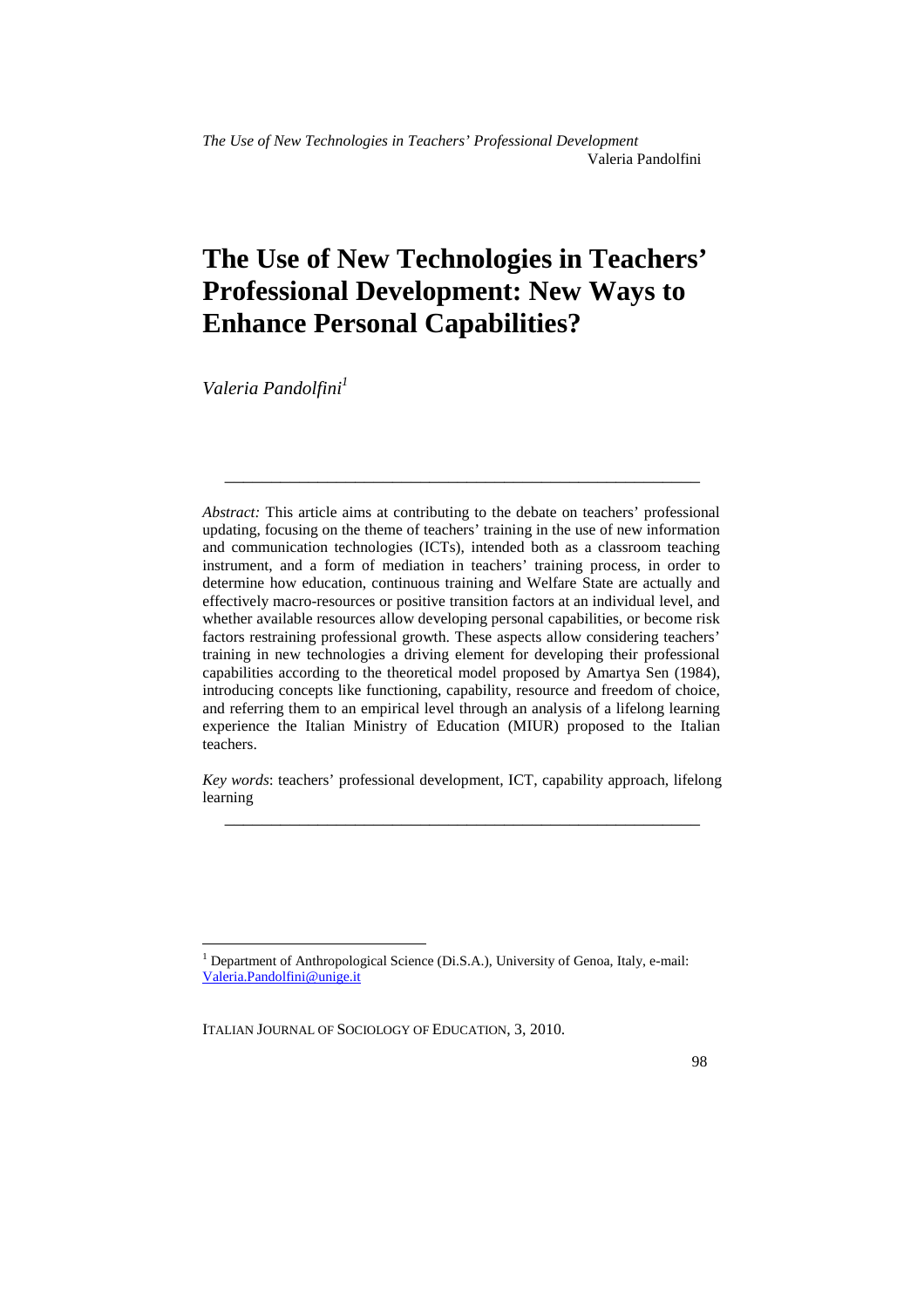## **1. Teachers, Lifelong Learning and ICTs: The European and Italian Context**

The most recent literature dealing with teacher's continuous training process particularly emphasizes teachers' need to achieve "21<sup>st</sup> century skills and competencies", an expression through which national and international organizations and institutes point out the qualifications a teacher must achieve in order to properly meet the new requirements expressed by the Society of Knowledge (Midoro, 2005).

Among teachers' required "new competencies", considering the evergrowing use of information and communication technologies (ICTs) in teaching and learning processes, the ability to avail themselves of the use of multi-media technologies has become a priority (Fischer, 2003). Consequently, the new documents and guidelines issued by the European Commission $2$  point out the need for teachers to achieve basic computer skills, ability to use the new on-line working and communication instruments, as well as advanced competencies as regards the intertwining between didactics and technologies (that is to say, related to the didactic resources available in the Web, and to the impact of ICTs on disciplines and learning processes). The main orientation being to make ICTs become not only the "tools of the trade", but also and above all, innovative and innovating methods and practices (Olimpo, 2004) aimed at improving and enhancing both the service supplied to students, and teachers' professional competencies. Therefore, new technologies are increasingly considered not only a training/educational instrument (by teaching to use them correctly), but rather an instrument through which it is possible to carry out training activities, and innovate traditional lifelong training/educational systems through an optimization of the potentialities they provide.

Basing on these assumptions, our observation field extends as far as including the wider scenario of teachers' professional updating, in which training in the sphere of technological innovation represents only one, though essential element. The importance of this matter is confirmed by the orientations expressed by the European Council of Ministers for Education which, in line with the Lisbon Strategy, has promoted the initiative

<sup>&</sup>lt;sup>2</sup> Among the main projects, we wish to mention "Improving the Quality of Teacher Education" (European Commission, 2007) and "European Principles for Teacher Competences and Qualifications" (European Commission, 2005).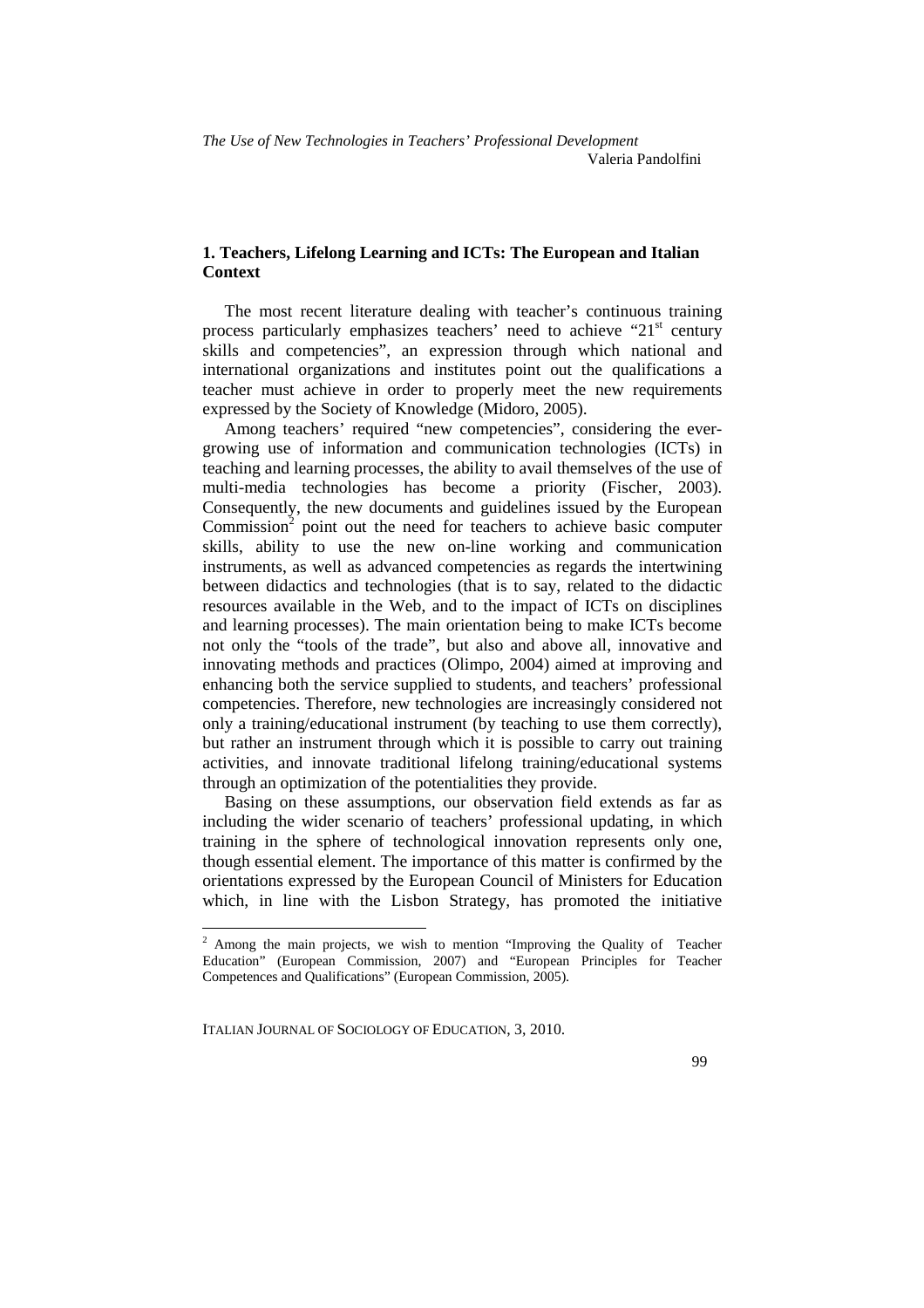"Education and Training 2010" (Council of the European Union, 2003), the first purpose of which consists in improving teachers' training (whether basic or continuous), as they are the main actors not only in managing, but also in innovating educational and training systems. Their professional updating and development is considered a "strategic lever in connection with the quality of the whole educational system" (Lisimberti, 2006, p. 72), the most important resource for the innovation and the reform of the school system (Trainito, 2000). It becomes an essential step in teachers' development process, which allows them being more gratified by their work, and contributing more effectively to the change of the whole autonomous structure of the school (Scanagatta, 2004). The European directives have turned in Italy into institutional actions: in 2009, the Ministry of Education, University and Research (Ministero dell'Istruzione, dell'Università e della Ricerca – MIUR) proposed a new regulation concerning teachers' basic training<sup>3</sup> (the first step of a new regulation that places the theme of lifelong training for this professional category within the frame of the wider area of the legal status of teaching), which provides for enriching new teachers' cultural and training stock with the knowledge and practice of new technologies.

On these grounds, we should therefore reflect on the impact of ICTs on Italian teachers' professional activity (Iard, 2008; Fondazione Giovanni Agnelli, 2009), through an in-depth examination at two levels: a microlevel, that is to say, the learning process in which teachers are involved as students, and a macro-level referring to the educational policies, which are increasingly interested by the spreading of ICTs in our society (Kastis, 2007).

## **2. Lifelong Learning in a Capability Perspective**

The themes we have previously mentioned can be investigated in the light of Sen's capability approach (1984), a theoretical perspective based on the core idea that society should aim at enlarging individual opportunities, i.e., the freedom to promote and obtain from each member of society the

<sup>&</sup>lt;sup>3</sup> "Definition of the regulations on qualifications and basic training procedures for the teaching staff of the educational and training system, under Art. 2, paragraph 136, Law  $N^{\circ}$ 244, December 24<sup>th</sup>, 2007".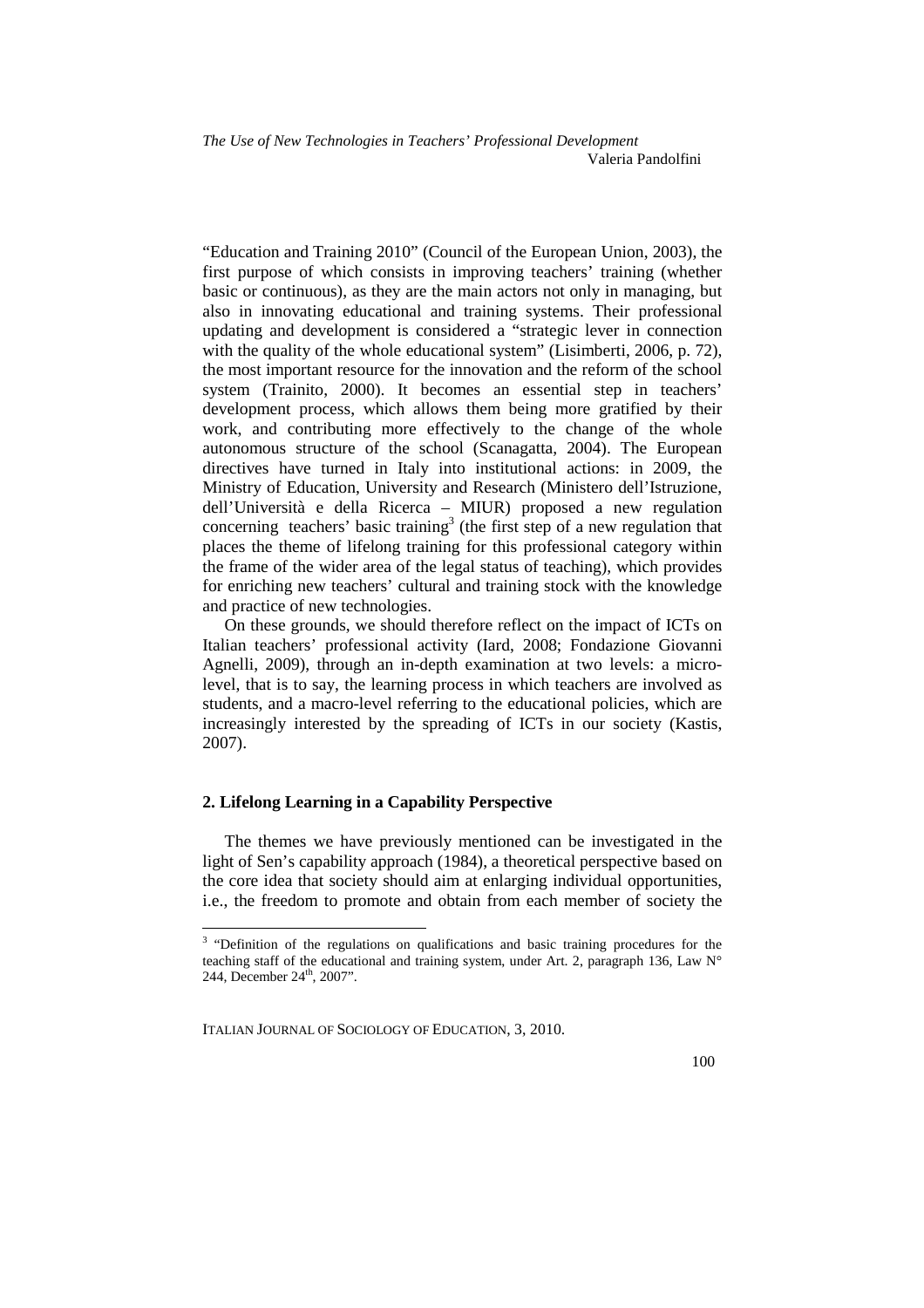highest expression in terms of "well being and doing", and namely, in terms of quality of life and freedom of choice (Poli, 2008). This perspective assumes continuous (lifelong) training as a part of the range of "functionings" to which an individual, as well as society, can attribute a value in terms of general "well-being", in which skills are part of a wider concept of "capability", that is to say, competencies and skills as an enlargement of one's horizons of opportunities (Supiot, 2001).

To understand this approach, we should refer to its key concepts. First of all, quoting Sen (1993), *functionings* "represent parts of the state of a person – in particular the various things that he or she manages to do or be in leading a life" (p. 31). Functionings are not objects detached of the person; they are doings or beings, the achievements of which are valued by the person. To evaluate the well-being of a person requires to evaluate to what extent she has achieved (or has the effective freedom to achieve) the functionings she values. The concept of *capability*, instead, "reflects the alternative combinations of *functionings* the person can achieve and from which he or she can choose a collection" (Sen, 1993, p. 31). It addresses the scope of possibilities that, in a given situation and time, a person can effectively achieve. Therefore, the distinction between *functionings* and *capabilities* is between the realized on the one hand, and the effectively possible on the other hand; in other words, between achievements and freedoms. It is also necessary to distinguish between "positive freedom" (or "freedom to/of"), or actual freedom to act and choose so as to pursue one's fundamental objectives, and "negative freedom" ("freedom from"), or the necessary assumption of absence of obstacles, barriers or any kind of constraint (Berlin, 1969). Therefore, stressing that a good functioning consists in the actual achievement of the opportunities an individual can benefit from, compatibly with his/her level of choice (Clark, 2005), we can intend the term *functioning* whether in a positive sense, as real fulfilment of individual *capabilities,* or negatively, as non-fulfilment or impediment. For this reason, Sen (1985b) underlines that "two conceptions of freedom exist: individual control on choice and effective power to do and to be" (p. 208).

There is a variety of factors influencing the way and the extent to which a person can change resources into *capabilities.* As Salais (2002) argues, ''there is no need to think of capabilities as an intrinsically individualistic notion. On the contrary, for an individual the effective possibilities are not only framed, but very often given by the institutions surrounding her'' (p.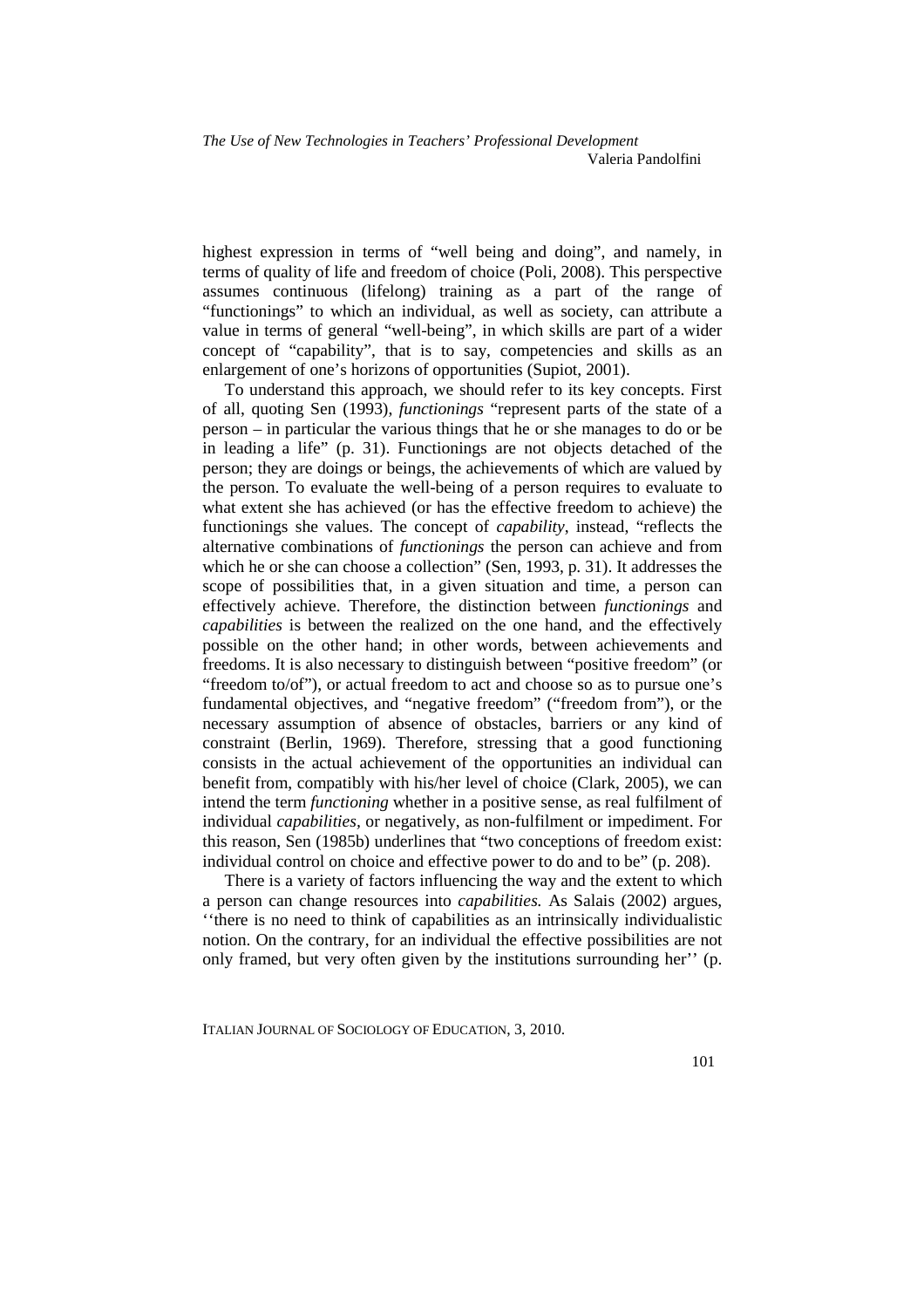325). This concept is clearly explained by Sen (1993), according to whom "a person's ability to achieve various valuable functionings may be greatly enhanced by public action and policy and these expansions of capability are not unimportant for freedom for that reason" (p. 44). While negative freedom is usually attributed to individual agents, positive freedom is sometimes attributed to communities, or to individuals considered primarily as members of certain communities. So, in Sen's opinion, the exercise of individual responsibility requires positive freedom to act.

The application of these theoretical assumptions in the sphere of lifelong training demands first acknowledging that, in consequence of the changes occurred in the "new economy of knowledge" (Thurow, 2002), work can be considered today less and less a mere instrument for obtaining a wage, and more and more a form of *agency*, that is to say, an individual's possibility to pursue and achieve his/her purposes, which is essential for determining what and how much a person can do in relation to the dimensions he/she considers important for his/her well-being (such as, for example, independence and self-determination). Work becomes then a valuable functioning for persons, in terms of real freedom of choice. Likewise, conceiving lifelong learning as an instrument aimed at increasing personal capabilities, does not limit improvements exclusively to the sphere of work but refers to the multi-dimensionality of individual experience, and extends the possibilities individuals have at their disposal to effectively pursue their well-being purposes. Knowledge becomes, in this sense, a means for exerting freedom (knowledge as something one "can have", "can exchange" or "can share") because it is at the base of individuals' choice opportunities (Colombo, 2009). So, we can consider training capabilities as a part of the broader concept of learning capabilities, which means developing positive freedom in life and in work. This process follows its own dynamics throughout a person's life and career. It includes both freedom in the labour market (for example, freedom to choose one's job) and freedom at work (for example, professional skills and lifelong learning, Salais, 2002).

Nonetheless, the development of capabilities cannot become a merely individual "matter", but should be effectively backed by social institutions, which are expected to calibrate and distribute rights and resources to the members of the community. This issue is a topic of discussion between the neo-liberal and the capability approach as regards individual responsibility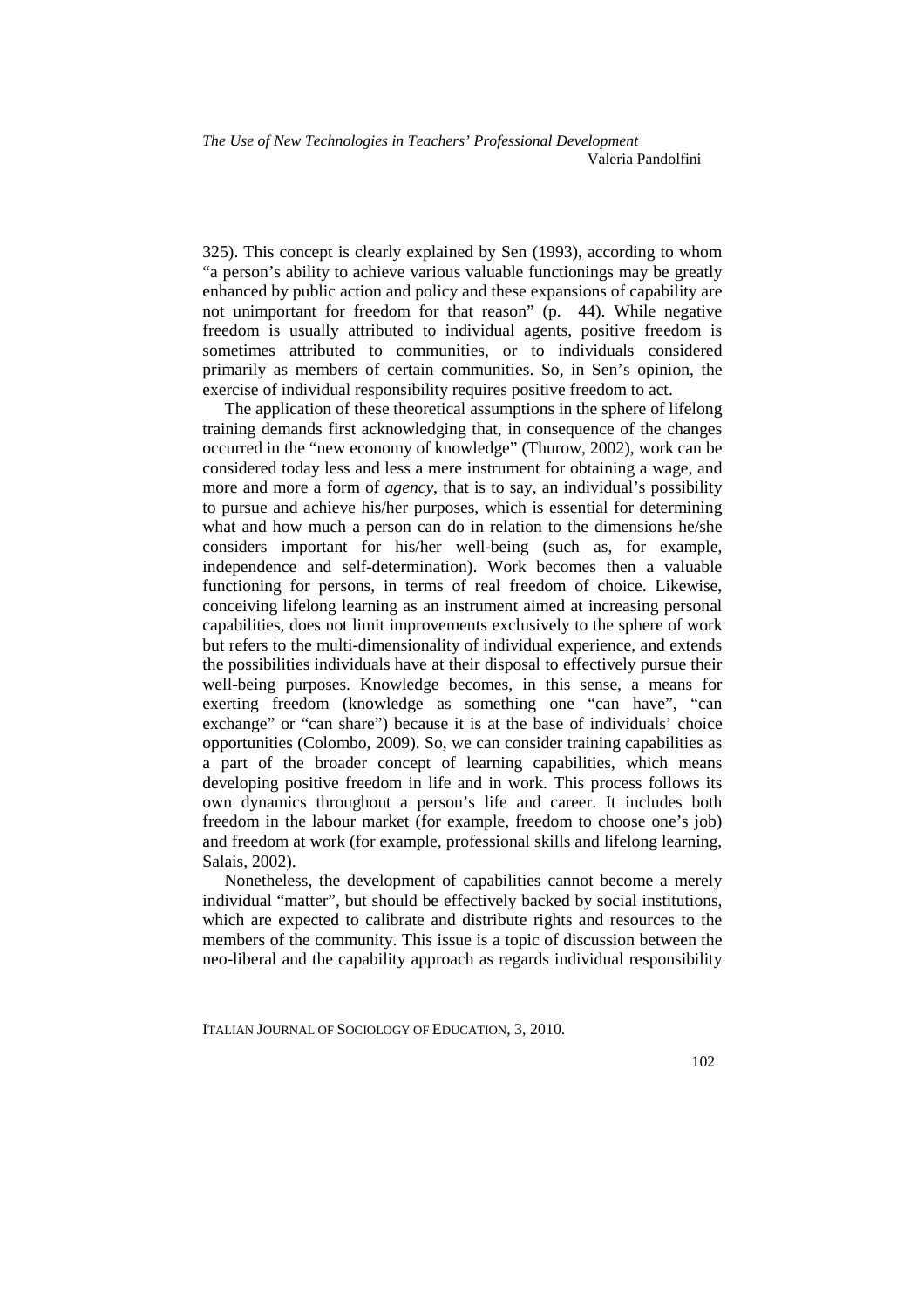and the connection between work and welfare. Neo-liberals consider that each individual is responsible for the achievement of positive freedoms: everyone is free to choose whether investing or not in his/her own human capital and, in terms of public policy, employability must be a strictly individual matter. In the capability approach, instead, explicit (specific) rules and collective infrastructures are needed to make employability and responsibility effective, and to guarantee equal capabilities. Far from disregarding personal responsibilities, the capability approach intends to provide individuals with effective means to develop them, recognizing that such means should be collectively designed and provided. Real and effective freedom requires both an institutional and a material framework. The former is defined by laws and constitutions. The latter depends on the environment in which a person is living. This approach implies therefore considering the aforementioned micro- and macro- analysis levels.

"More broadly, the purpose of welfare intervention is to provide people with the necessary capability that allows them to act freely and efficiently at work. So, from a capability perspective, training might be appropriately regarded as considering the existing opportunity structures made available by the company; otherwise it is not possible to measure whether individuals are able or not to discriminate amongst different possibilities. Indeed, the issue of adaptive preferences cannot be understood without proper consideration of the effect of company training policies in shaping people's perceptions of their own beliefs with regard to opportunities on this topic" (Lambert and Vero, 2008).

These arguments lead us, ultimately, to stress the impact of educational policies (especially those connected with teachers' lifelong learning) on the general development of a country. Examining this from a more specifically economic point of view, the new theory of development (Romer, 1994) affirms that technological progress rates are not exogenous (a typical assumption of neo-classic theory) but instead depending on investments in research, development and training. The economic development of a country would strictly depend on the amount of investments made in innovation and on their spreading speed. It is interesting to apply this approach to the area of teachers' lifelong training, and in general to the Italian educational system, which are both interested, as we mentioned in the opening of this article, by the recent technological innovations. The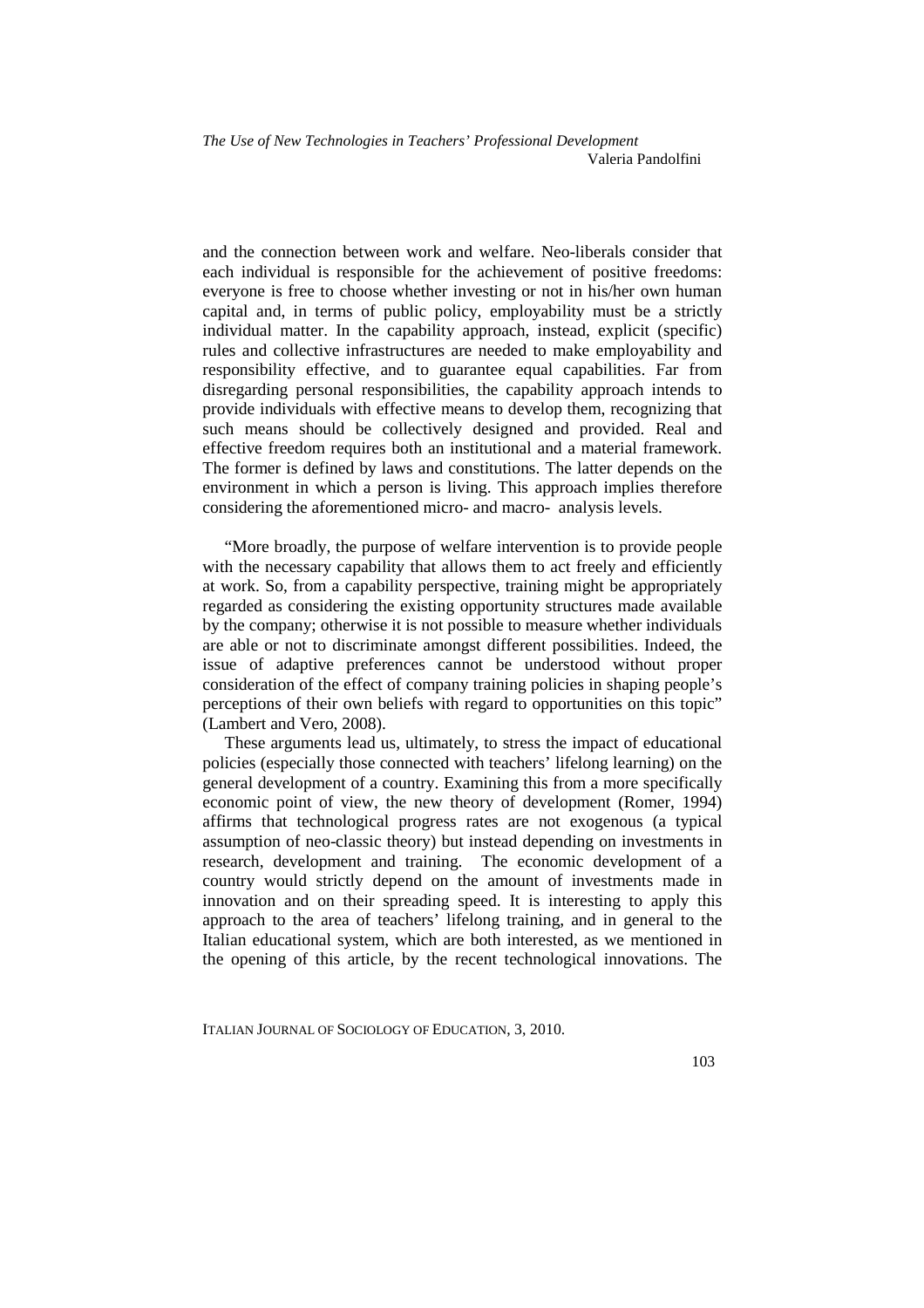question to be carefully considered concerns how and to what extent technological innovation determines an increase in economic development, since according to the neo-Schumpeterian approach to change, information and communication technologies introduce to a new age (Freeman, 1987), which at the beginning may seem inconvenient due to the necessary adjustments required during the starting stages, but is surely foreboding advantages (also from an economic point of view) in the long run.

#### **3. "PuntoEdu Apprendimenti di Base": teachers on the Web**

"PuntoEdu Apprendimenti di Base"is a "blended" training course<sup>4</sup>, promoted by the National Agency for School Autonomy Development (Agenzia Nazionale per lo Sviluppo dell'Autonomia Scolastica - ANSAS) in partnership with the Ministry of Education, University and Research, addressed to Italian teachers of the secondary school and of the first two years of the upper-secondary school. The training process was devised and developed to answer the deficiencies in basic learning pointed out by the PISA 2006 survey (OECD, 2007) among the Italian students in the three areas of linguistics, mathematics and sciences.

This project aims at promoting among trainees the development of a community of practice (Wenger, 1998). The learning environment becomes an educational, training, cooperation, production and testing space. One of the most innovative elements in this training method consists in that teachers are not only asked to draw up an essay or carry out an exercise, but also to participate in a real "collaborative editorial project". Trainees are asked to produce a set of materials and carry out activities reflecting the "learning-by-doing philosophy" (Aldrich, 2005). A typical characteristic of this project is the area, called "Edulab", in which trainees, after having experienced individual learning through the use of the teaching materials made available, and after having participated in social activities through an

 4 The "blended" educational/training model is characterized by the alternation of inpresence and on-line training modules. This course is structured into 12 hours of in-presence lessons, and 25 hours of on-line lessons. At the end of the course, each trainee receives a certificate of attendance reporting a student's total attended hours, without any evaluation of results, in compliance with the provisions of the regulation on teachers' updating in force.

ITALIAN JOURNAL OF SOCIOLOGY OF EDUCATION, 3, 2010.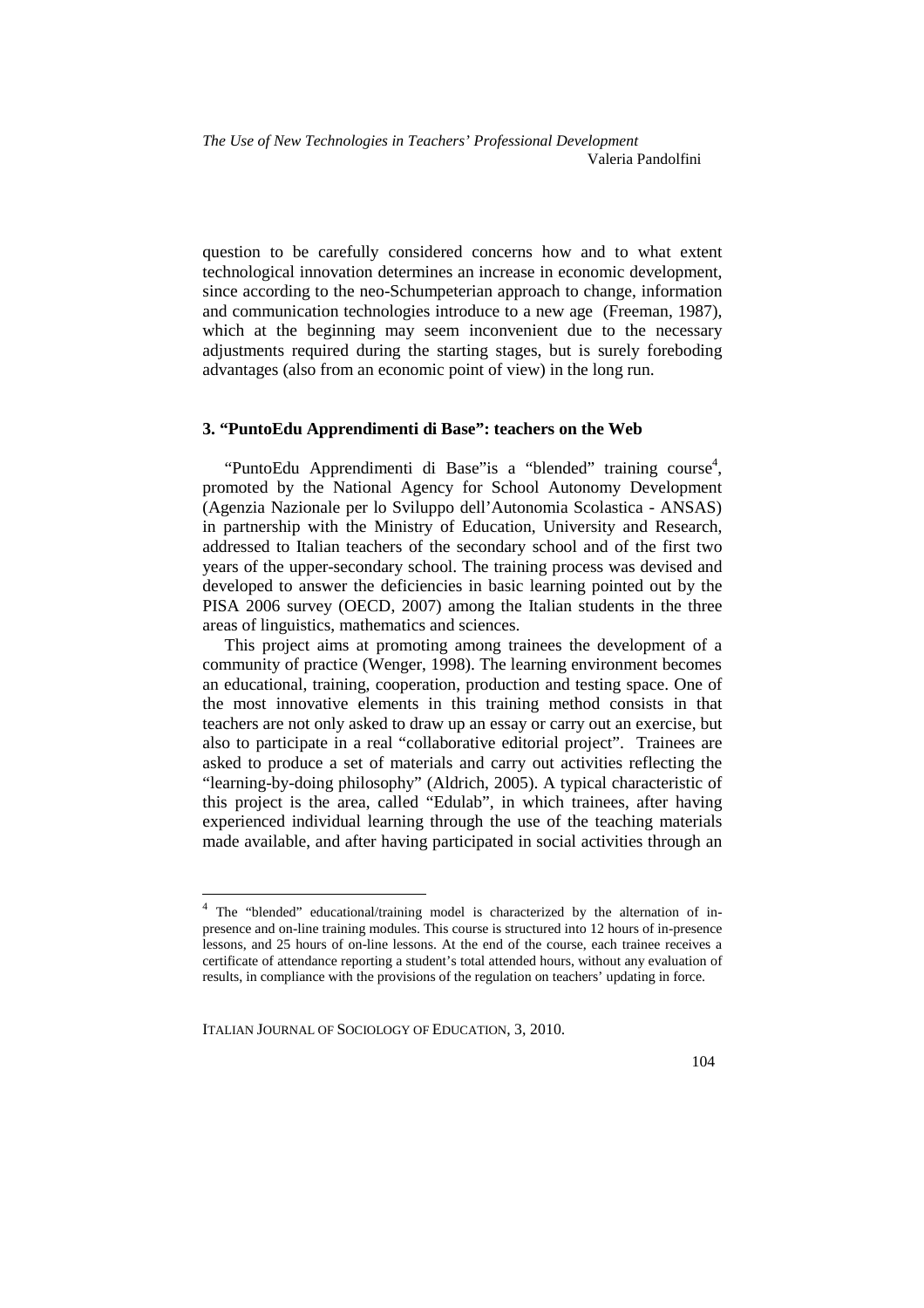exchange of opinions in the thematic forums<sup>5</sup>, interact within small  $\delta$ working groups for the fulfilment of a shared task. This kind of activity is facilitated by the presence, in the on-line learning environment, of some typical tools and instruments of e-learning, which have been developed for the purpose of promoting collaborative learning among participants (Kaye, 1992; Calvani, 2006). These tools include: *textual chat:* allows communicating in real time through the Web; *bulletin board:* a virtual area in which the coordinator can include and share information of common interest; *calender*: an instrument through which the coordinator reminds events/meetings/deadlines to be respected; *forum*: an area which gives trainees the possibility to communicate in an asynchronous way, divided into *community* forum, a socializing environment for all registered participants, in which they have the opportunity to exchange opinions, ideas, working documents, and to take part in discussions not necessarily connected with the specific educational contents of the course, and *thematic*  forum, an area devoted to sharing experiences and knowledge, developing meting opportunities on the Web, where participants can discuss themes concerning their professional and training activity; *synchronous laboratory*: an area in which trainees can work and cooperate in teams and in real time; *repository*: a database, which collects the documents produced through the cooperation on line of the members of the different working groups.

Owing to its peculiarities, "PuntoEdu Apprendimenti di Base" offers an opportunity to assess whether the access to an on-line learning environment can be considered in itself a good *functioning* (using Sen's term) by improving the learning quality, and at the same time it is capable to turn into a conversion and transition factor to other forms of personal, social and environmental forms of well-being by overcoming individual differentiations (Robyens, 2005). This implies both an analysis of the existing educational and organizational policies, and an analysis of the exercise of personal choices, showing how the institutional systems are in a position to give substance to results. These issues are investigated basing

 $\overline{a}$ 

<sup>&</sup>lt;sup>5</sup> The management of the interactions developing in Edulab is entrusted to a coordinator, a role which coincides with the author of the training process of which he/she is the reference

point.<br><sup>6</sup> The working teams include a maximum number of 15 participants.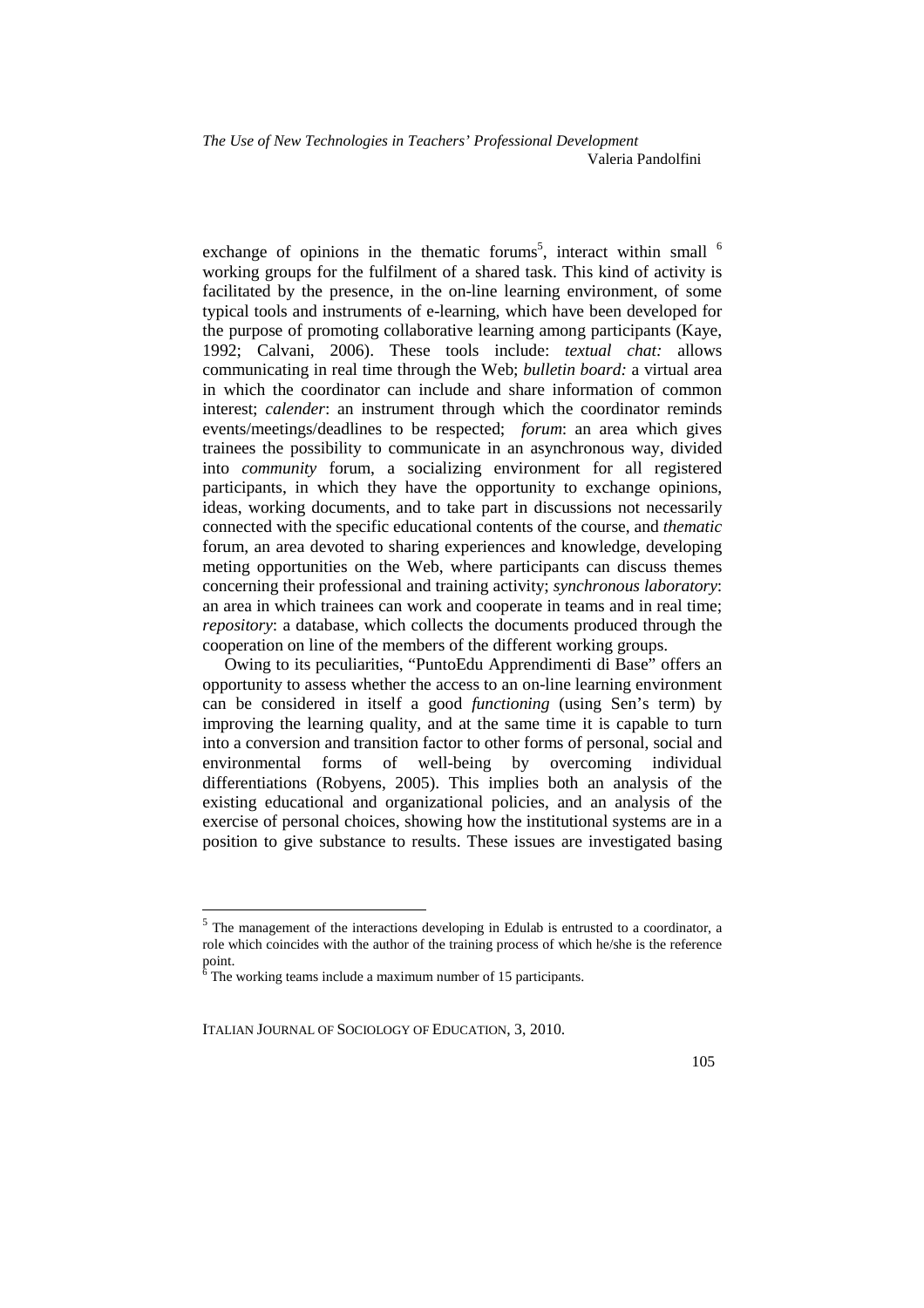on the opinions expressed both by the trainees<sup>7</sup> through an on-line questionnaire and some on-line focus groups<sup>8</sup>, and by the coordinators of the forums<sup>9</sup>, through e-mail interviews.

## **4. ICTs and Didactics: An Indissoluble Connection between Theory and Practice**

One of the aspects of PuntoEdu course teachers seem to have particularly appreciated is its usefulness in providing innovative instruments and methods capable to improve and upgrade the everyday teaching activity they carry out at school (an opinion shared by 80% of those who filled the questionnaire). This positive opinion makes us believe that in general, the expectations of most trainees have been met. The following statements explain the main reasons that led them to attend the course: "to renew my professional behaviour" (83%), "to test the use of new languages and tools in my teaching activity in the classroom" (81%), and "belief in the advantages for my work I would have drawn from it" (52%). In particular, the most favourable opinions refer to the close connection between educational contents and activities carried out by teachers in the classroom. The focus groups reveal that PuntoEdu was a course experienced in terms of *personalization and contextualization of the educational/training offer,* as these characteristics are considered particularly important in keeping the motivation to attend the course high. Moreover, respondents often underlined that, due to the fact that today, the

 $\overline{a}$ 

 $7$  The subjects involved in the survey are teachers of the areas of linguistics and mathematics.

<sup>&</sup>lt;sup>8</sup> The questionnaire was filled by 42 teachers, 20 belonging to the Italian language area and 22 to the area of mathematics, out of 1,639 total attending trainees. More than 50% respondents – prevailingly women (only one respondent out of five belonging to the male gender) – is more than 50 years old (only 7.1% is less than 40 years old). The on-line focus groups, in which trainees from both areas participated, were conducted in a synchronous manner and allowed participants, equipped with earphones and microphones, taking simultaneously part in the discussion from their workstation, involving six participants (four belonging to the Italian language area and 2 to the mathematics area). Though these contributions cannot be generalized at all, they can be however used for enriching the themes dealt with in the questionnaire.

<sup>&</sup>lt;sup>9</sup> Seven coordinators out of 17 belonging to the Italian language area, and four out of 22 belonging to the area of mathematics answered the questions sent by e-mail.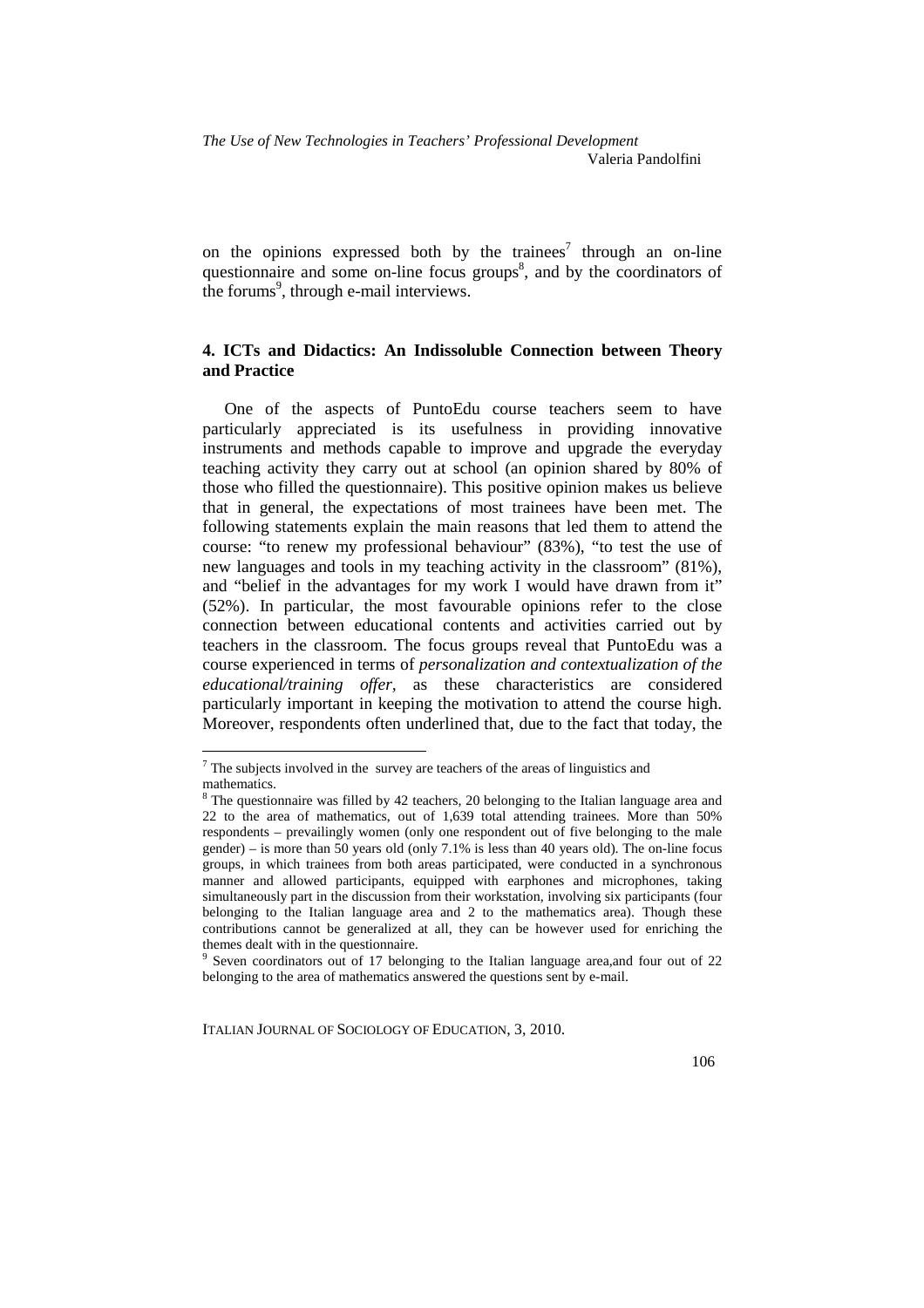things one learns have in practice no positive, visible and perceptible impact on one's job opportunities, demotivation (and in some cases, even school drop-out) rates are undergoing an *upsurge*. The answers given by the coordinators of the forums reveal the teachers discussed the contents of the training course following a line that can be summarized by the expression "from practice to theory". Participants' sharing of real lived experiences was the prevailing input for starting discussions and opinion exchanges on the theoretical aspects of the course, and confirms the actual effectiveness of the "learning-by-doing" method and the significant advantages resulting from it. Thus, the centrality of an exchange of opinions among teachers oriented to the practical aspects of education/training, that is to say the actual "spendability" of the educational contents in everyday working activities, strongly emerges.

By offering an opportunity to put into action effective ICTs appropriation processes, so as to enable teachers making a skilled use of the available technological resources, and changing them into personal working tools, PuntoEdu points out the need to radically rethink teachers' training pedagogy and problematize the relation existing between theory and practice, an inseparable pair in today's perspective oriented to an analysis of professional development. We note, today, that the focus of attention has moved on practice and "on the development of the capabilities to read theory through the experiences of teaching" (Smith, 2003, p. 203), being aware that teachers' professional knowledge "cannot disregard its connection with practice, but, on the contrary, *in* it and *through* it, it can really develop" (Grion, 2008, p. 97). In this regard, Korthagen, Loughran and Russell (2006) oppose the two terms *phronesis* and *episteme* to explain that the theory teachers' training feeds on comes out as the result of making them aware of the characteristics of specific situations related to the context. This awareness is essential for discussing and reflecting on the way in which one has to act in a particular situation. As a consequence, the organizational context becomes also, and above all, an educational context (Lanzara and Ciborra, 1999), a sort of eco-system, which - referring to Edith Penrose's teachings - must be capable to generate the necessary intellectual resources ensuring its very survival on the market, its growth, and its successful outcomes. This approach seems particularly appropriate to a reflection on the new scenarios characterizing teachers' training to the use of new technologies in didactics, so as not to reductively identify it as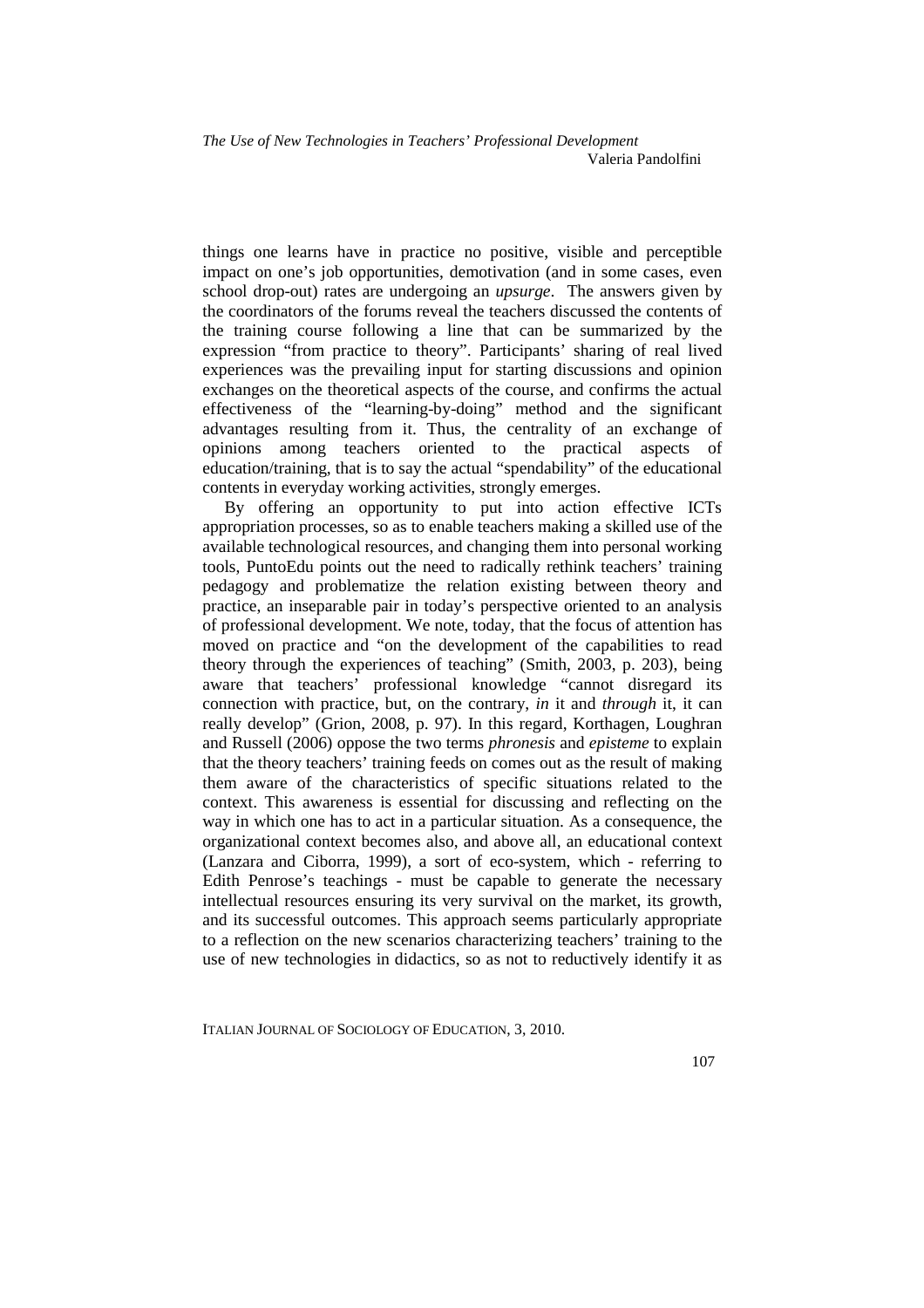mere ICT literacy. In fact, as PuntoEdu trainees significantly pointed out, it is necessary to put theoretical knowledge in direct relation with teaching practices, in order to develop strong operating competencies and skills.

#### **5. Cooperation at the Base of Practice and Learning Communities**

Another element trainees seem to have particularly appreciated was the availability of real and virtual places in which they could test and exchange cooperative practices, for the purpose of enabling teachers, after they had explained their personal pedagogic visions, to work divided into small groups to analyze authentic cases experienced as particularly problematic in the school environment, through the sharing of educational philosophies and teaching strategies to be applied in school contexts. In particular, the possibility to exchange ideas with colleagues from different regions of Italy offered all participants an opportunity to know working realities other than theirs, and to reach the awareness that the problems and difficulties they thought had affected only their personal experience were instead shared also by other realities throughout the country. This circumstance has an even greater significance if we consider that 74% respondents who filled the questionnaire had mentioned as the main reason that had led them to attend the course the opportunity "to exchange ideas and opinions on the themes and the methods of the course with colleagues belonging to different contexts". In addition, they expressed a very favourable opinion about the "on-line collaborative groups" (70%) and about the fact that, on the whole, the atmosphere they had succeeded in establishing within the groups was "cooperative" (83%) rather than "conflicting", and "participative" (90% $^{10}$ ) rather than "uninterested".

The data emerged from this inquiry allow us identifying, within the experience of PuntoEdu, the possibility to optimize the potentialities provided by multimedia to promote cooperative and learning interaction (Parmigiani, 2005), thus overcoming the time and space limits set by traditional training courses carried out in a classroom. In the case study we have examined, these peculiarities have increased, on the one hand,

ITALIAN JOURNAL OF SOCIOLOGY OF EDUCATION, 3, 2010.

 $\overline{a}$ 

<sup>&</sup>lt;sup>10</sup> These per cent values result from the sum of those who, within a semantic differential scale from 1 to 9, placed themselves in the 7, 8 and 9 range.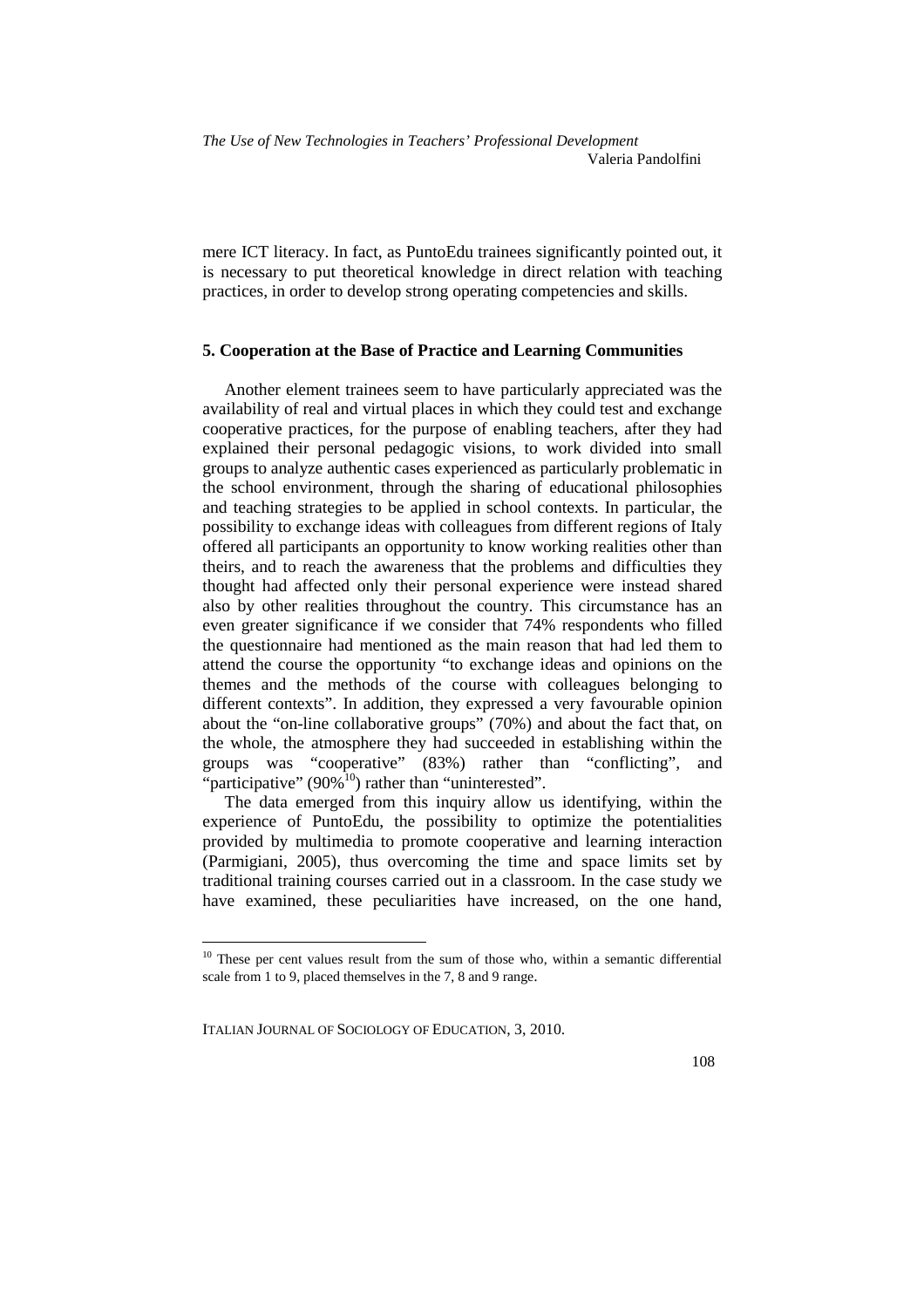*The Use of New Technologies in Teachers' Professional Development* Valeria Pandolfini

learning/training process personalization, and have enhanced, on the other, team work through *supportive communities of learning* (Sim, 2006) aimed at promoting a reflection on the consolidated models and assumption that condition teachers' personal teaching styles. The importance of these aspects further emerges if, in agreement with Bereiter (2002), we consider modern professions as "knowledge-building communities – KBC", which live and feed on "cognitive progress mechanisms", the drive of which consists in a shared culture, which belongs to all members who consciously commit themselves to the scientific progress of the community itself. In this sense, the experience of PuntoEdu can be positively judged, since it offered teachers the opportunity to benefit from the cooperative dynamics of the group, and allowed them expressing their personal opinions about teaching, the sharing of knowledge and the acquisition of awareness of their own educational/training process (Grion and Varisco, 2007).

#### **6. The Successful Outcome of the Training Experience: The Influence of Micro- and Macro-Factors**

In confirmation of the favourable opinions highlighted in the previous pages, 62% of the sample declared they were prepared to repeat, in the future, a training activity as that experienced with PuntoEdu. Yet, we must underline two critical points of this course identified by some teachers and forum coordinators, which affect its complete effectiveness and provide some useful elements for interpreting the not fully positive levels of satisfaction expressed by trainees as regards their training experience (28% declared to be "very" and "completely satisfied", 55% "rather satisfied" and "satisfied", and 17% "scarcely" or "not at all satisfied").

The first critical element concerns the scarce ICT literacy levels of many trainees. About one fourth of those who filled the questionnaire did not consider sufficient the activities aimed at making participants familiar with the use of the instruments and tools included in the platform, and 29% expressed the opinion that on-line training demands too advanced ICT skills. For this reason, the numerous trainees who were scarcely familiar or had no experience with the use of computers, declared they had to devote a great deal of their time and energy to solve technical problems or to test functions they had only recently discovered, rather than focusing on the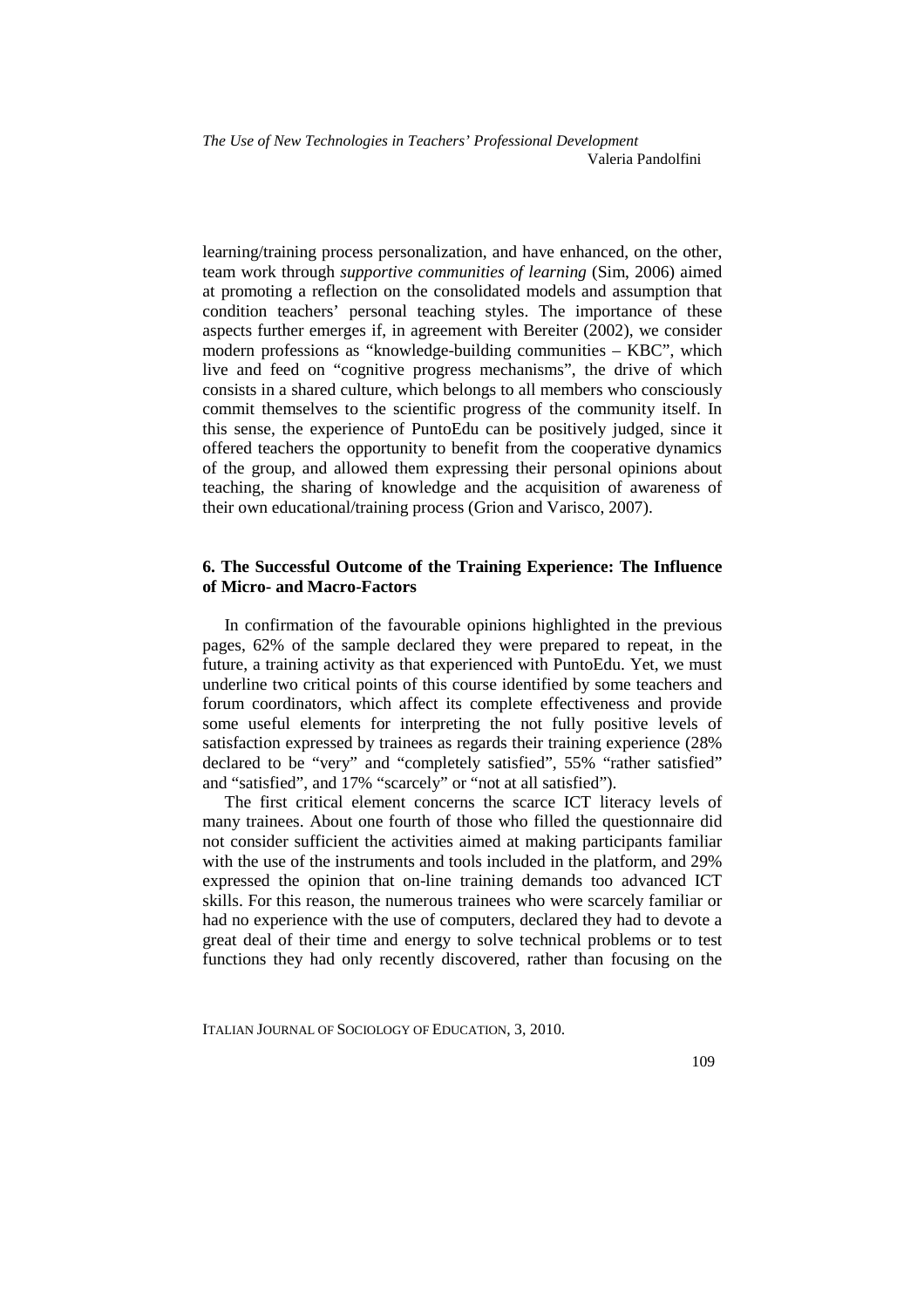training and educational contents and on an effective exchange of materials and information with the other participants. This problem clearly affected trainees' results both in terms of learning and in terms of cooperative dynamics. Trainees' difficulties are also confirmed by the answers of the forum coordinators, which underline that the scarce participation level in the asynchronous discussions may be attributed to the incapability of many teachers to include a message in the forums, in spite of the help functions made available on line and the instructions provided by the coordinators at the opening of the forums. Nonetheless, coordinators recognize at the same time, trainees' high levels of motivation and their particular willingness to "put themselves into play" in using instruments they were not accustomed to. These aspects, however, did not always succeed in solving or minimizing these problems. Some teachers who participated in the focus groups admit they resorted, at home, to the help of their children or husbands/wives, who had better computer skills, for carrying out most of the foreseen on-line activities. Therefore, many trainees complained about the lack of preparatory computer literacy courses before the beginning of the training activity: if all trainees had had sufficient computer skills, they would have used the technological tools of the platform more effectively and efficiently, and would have been able to benefit from the potential advantages connected with the use of new technologies for both learning and socialization purposes. Though strictly related to the case study we have analyzed, and therefore not enough for making generalizations, it leads us to consider the often limited knowledge the teachers of the Italian school have of ICT instruments, which obviously becomes a hindrance to effectively taking advantage of training courses totally (e-learning) or partly (blended) supplied making use of ICTs. The inquiry we have carried out, while stressing the persistent digital divide characterizing the Italian school system, points out the need to improve all interventions aimed at strengthening the computer skills of the teaching staff. In the case of PuntoEdu, the promotion, outside the project, of an a-priori acquisition of basic computer skills would have likely contributed to counter trainees' scarce ICT literacy level, thus minimizing a critical and serious problem.

These drawbacks lead us to think that, to avoid that the use of ICT electronic media excludes a high number of subjects from having access to the courses because they lack of appropriate skills (thus affecting their effective usability), it would be necessary to offer all potential users the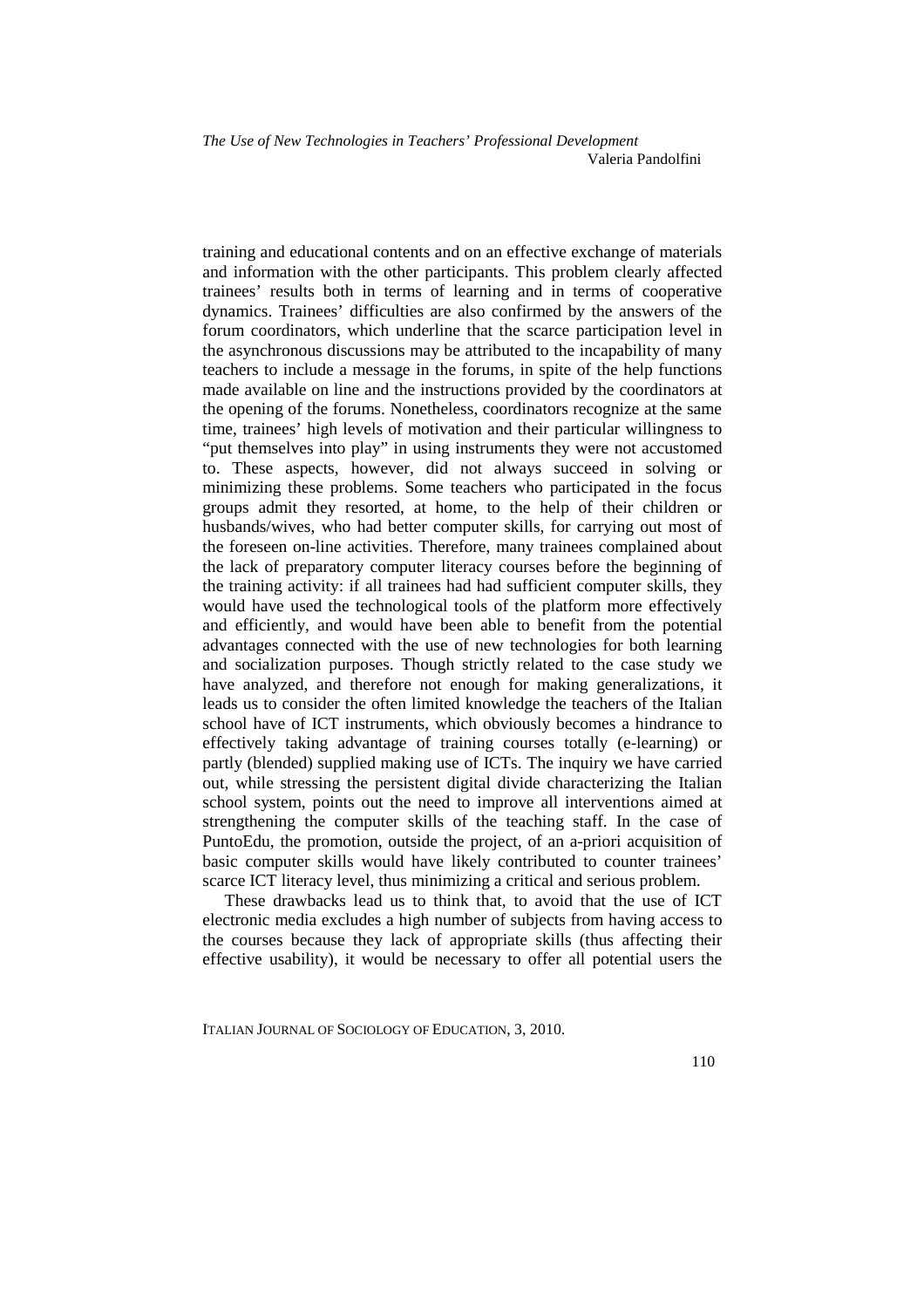possibility to learn the basic activities for using a computer, bearing in mind that, to allow a successful outcome of the training process, any technical and technological barrier should be removed and become a *non* $problem$  (Galusha, 1997)<sup>11</sup>.

The second critical point refers to the technological equipment available in the schools in which the courses were held, which was judged in general insufficient from both a quantitative and a qualitative point of view. Many teachers think that the number of computers made available in the classrooms was insufficient, and in some cases, they complain about Internet connection difficulties and about software inadequacy. Though almost all the respondents of the sample (93%) declared to have a computer at home, the inadequacy of ICT structures at the workplace points out the need to guarantee in schools appropriate conditions enabling all participants to benefit from training actions of this kind, and first of all an improvement and upgrading of the available ICT equipment. This critical situation seems even more serious if we consider that the schools where the courses were held are the same in which the teachers, at the end of the course, should put what they have learned during the training process into practice. It is therefore very difficult to predict whether these educational contents will have a positive practical spill over effect, since these schools do not guarantee the minimum conditions (PC availability and appropriate multimedia instruments) enabling teachers to effectively test the use of new technologies in didactics.

## **7. Exploring educational capabilities: point of view of teachers and pupils**

The experience of PuntoEdu points out that the relation between technological change and professional development of the teaching staff cannot be exclusively related to the way in which teachers make use of new technologies in their teaching activity, but requires, instead, considering the possibilities (in the sense of Sen's perspective) they have to receive an appropriate training. The professional updating of the teaching staff is a

ITALIAN JOURNAL OF SOCIOLOGY OF EDUCATION, 3, 2010.

 $\overline{a}$ 

<sup>&</sup>lt;sup>11</sup> These considerations recall the main results emerged from other European studies concerning teachers' ICT training: the main critical issue is the lack of teachers' digital competences (see, for example, Galanoul et al., 2004 and Pedersen et al., 2006).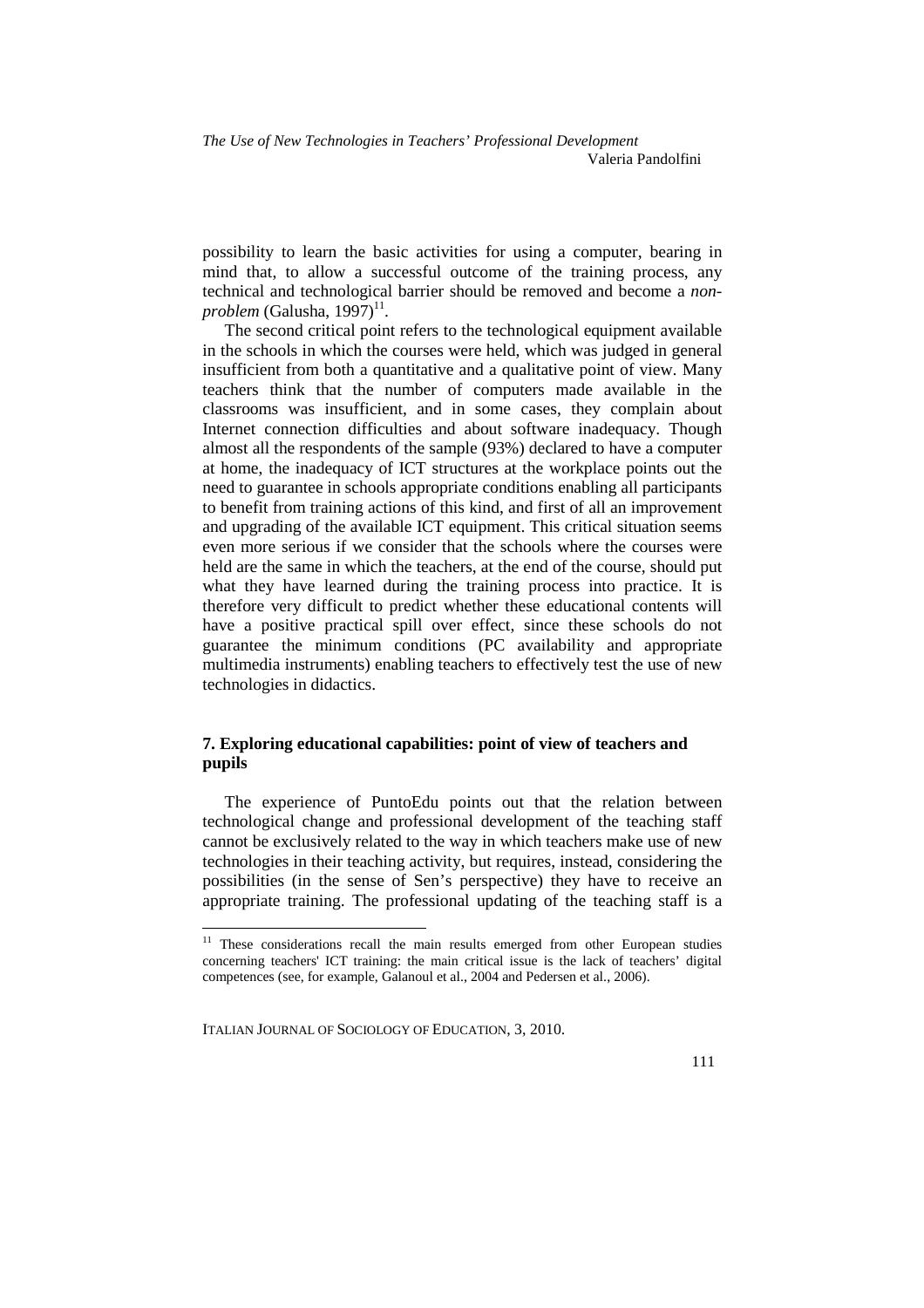complex phenomenon heavily influenced by individual, system and economic factors. At an individual level, the most relevant element emerged concerns the insufficiency of the basic computer literacy level characterizing the investigated sample.

On this point, we must consider that promoting teachers' familiarity with the use of new technologies can potentially improve both the conditions in which they work and those in which they live. On the one hand, as "the global village effect is no longer a metaphor, but represents now the condition in which many schools operate" (Margiotta, 2003, p. 91), it becomes imperative for teachers to achieve a solid competence on new information and communication technologies. On the other, this need is particularly perceived since ICT systems characterize themselves as new instruments of individual productivity, thinking, communication, sharing and cooperation (Midoro, 1999). All this, if we extend our reflections to a wider perspective, points out that the future of Internet (and its social impact) will be influenced by an appropriate political and social programme which, establishing a principle of equality in having access to digital resources, should be capable to ensure that less skilled or less technologically sophisticated citizens are not excluded from the political, economic and social opportunities increasingly provided by Internet (Di Maggio, Hargittai, Neuman, and Robinson, 2001). Lacking such a programme, the risk is that media, whether traditional or new, reproduce and stress social and cultural inequalities, giving rise to new and sharp forms of iniquity and unequal development. It is, above all, a cultural matter of "education to the new media" (Sias, 2002, pp. 138-140). In fact, a massive propaganda aimed at spreading computers and ICT equipment is not the element which can guarantee a development of its use as communication means. The acquisition of the necessary cultural competencies for using media as instruments for the production of symbols and messages, is instead the element that creates the basic prerequisite for their success and development. A political and social commitment making explicitly reference to Art. 3 of the Italian Constitution<sup>12</sup> – the need of

 $\overline{a}$ 

 $12$  "All citizens have equal social dignity and are equal before the law, with no distinctions of gender, race, religion, political opinions, personal and social conditions. The Republic has the task to remove any economic and social obstacle that, limiting de facto citizens' freedom and equality, prevent the full development of a human person and the actual participation of

ITALIAN JOURNAL OF SOCIOLOGY OF EDUCATION, 3, 2010.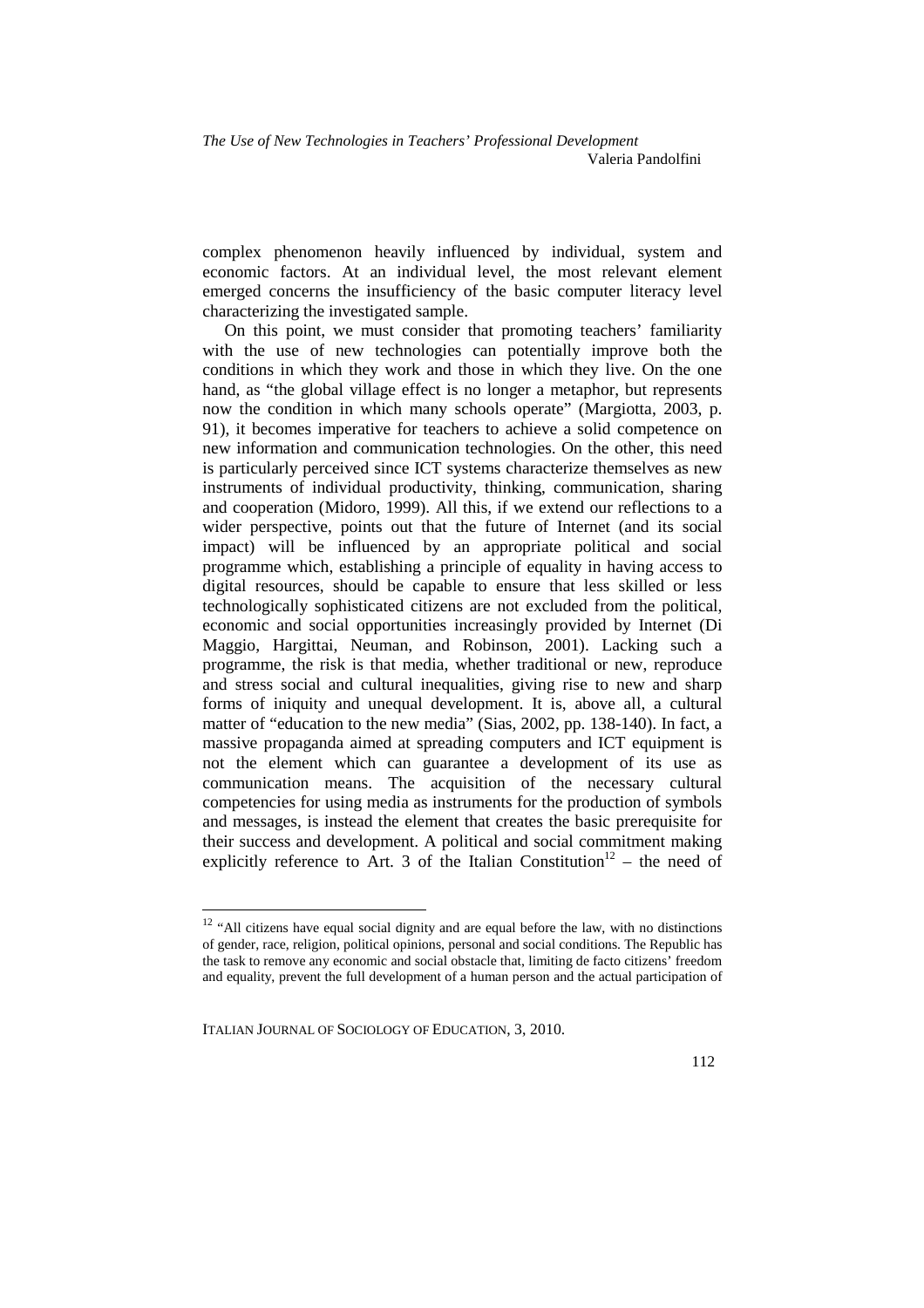which is particularly felt - should result from the awareness that the Web represents, today, one of the places in which individuals' sociality finds an expression, and the right of access combines with the right of all persons to social growth. Therefore, it is more and more necessary to involve individuals in an extensive and wide-ranging ICT literacy process in a position to allow each person becoming an "information literate individual" (Bruce, 1997, p. 3), that is to say, a subject who, by efficiently and effectively browsing the Web, is able to use the information he/she needs to face the problem-solving and decision-making situations encountered every day in "real life" (Behrens, 1994, p. 310). Focusing on teachers, the effectiveness of these assumptions must be further stressed, considering they take a triple value as: a) support instruments to the organization and management of teachers' professional activity, which can help them making the activities carried out outside the classroom more effective; b) support instruments to their cultural activities, since Internet offers the opportunity to find useful teaching materials, to communicate/cooperate with colleagues and experts who are not within easy reach, as well as to participate in discussions and seminars on subjects of common interest without any space limits; c) instruments capable to improve and facilitate students' learning process. Therefore, what is particularly needed today, is a massive basic computer literacy process, in the awareness that only if teachers feel at their ease in using new technologies, they will be able to effectively incorporate them in their teaching practices (Wills and Alexander, 2000). If this condition is not met, there is the risk that, though international policies and investments to promote ICTs have increased the presence of computers in the schools, and the possibilities for students and teachers to accede Internet have spread (European Commission, 2003), ICTs are not used in an effective and efficient manner (compared to the enormous potentialities they can provide) (Cuban, 2001; Kozma, 2003).

On the other hand, focusing on pupils, we would need to pay attention to which capabilities are valuable for them both at the moment, both in the future, that is enabling his/her choices and capability enlargement. Regarding the first aspect, specifically referring to the use of ICT in the classroom, we would like to underline the potential wider positive benefits of ICT on pupils, such as increasing motivation and skills, concentration,

ITALIAN JOURNAL OF SOCIOLOGY OF EDUCATION, 3, 2010.

<u>.</u>

all workers in the political, economic and social organization of the Country" (Art. 3, Italian Constitution).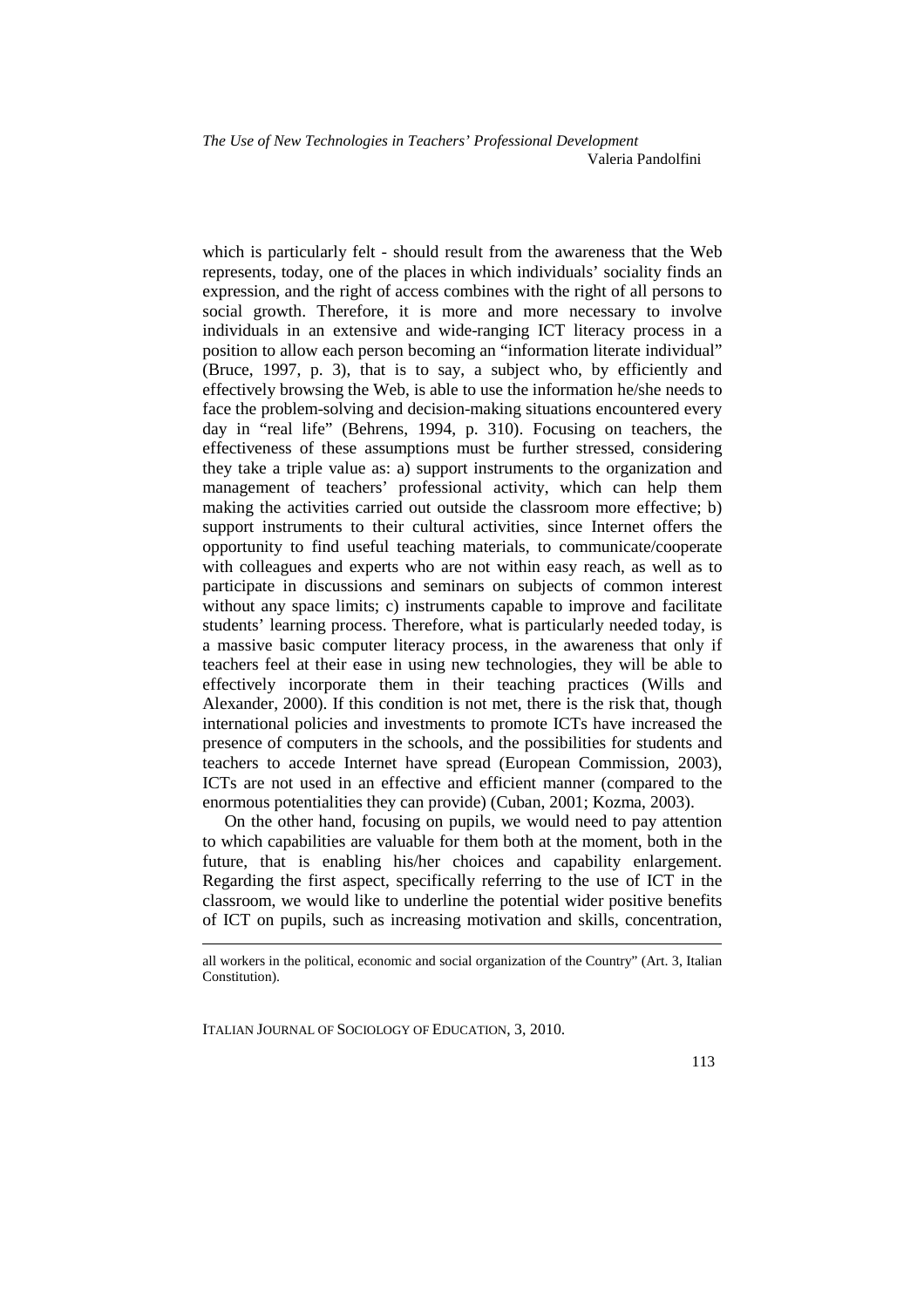cognitive processing, independent learning, critical thinking, teamwork and more attention during lessons, being students more involved in the learning activities. All these aspects show how the use of ICT in the learning processes represents a way to enlarge opportunities of pupils' agency and to improve their well-being. Secondly, the fact that children need to have support from parents, society or others in terms of choosing which capabilities to exercise will lead us to consider what role education can play in the capability approach (Saito, 2003, p. 26), because it might be regarded as fundamental resources enabling people and structuring the effective opportunities of people to live a life they have reason to choose and value. There is hardly any doubt that being literate, knowledgeable and "having access to an education that allows a person to flourish is generally argued to be a valuable capability" (Robeyns 2005). We need to equip children with the skills they need to reflect rationally on alternative choices about how to live, so as to enable them to make better rather than worse choices about how to live their lives now and in the future (Brighouse, 2000). In this perspective, the place of education – or more precisely of an "autonomy facilitating" form of education (Brighouse 2000) - in this context may be thus considered as expanding capabilities of people ('valuable beings and doings') and providing young people with access to positive resources that are necessary to obtain, as well as ensuring their ability to make choices that matter to them (Otto and Ziegler, 2006). As a consequence, "it seems appropriate to argue that education which plays a role in expanding the child's capabilities should be a kind of education that makes people autonomous" (Saito, 2003, p. 28).

#### **8. Conclusions**

The questions we have expounded up to now provide some useful elements for problematizing some of the issues we have dealt with in the opening of this contribution, referring in particular to Sen's theoretical capability approach, and for considering the opportunity to make use of new technologies in training courses addressed to teachers and aimed at promoting their use in classroom teaching.

The case study we have examined reveals, first of all, as emerged also from recent studies carried out on a national scale (Bertagna 2003;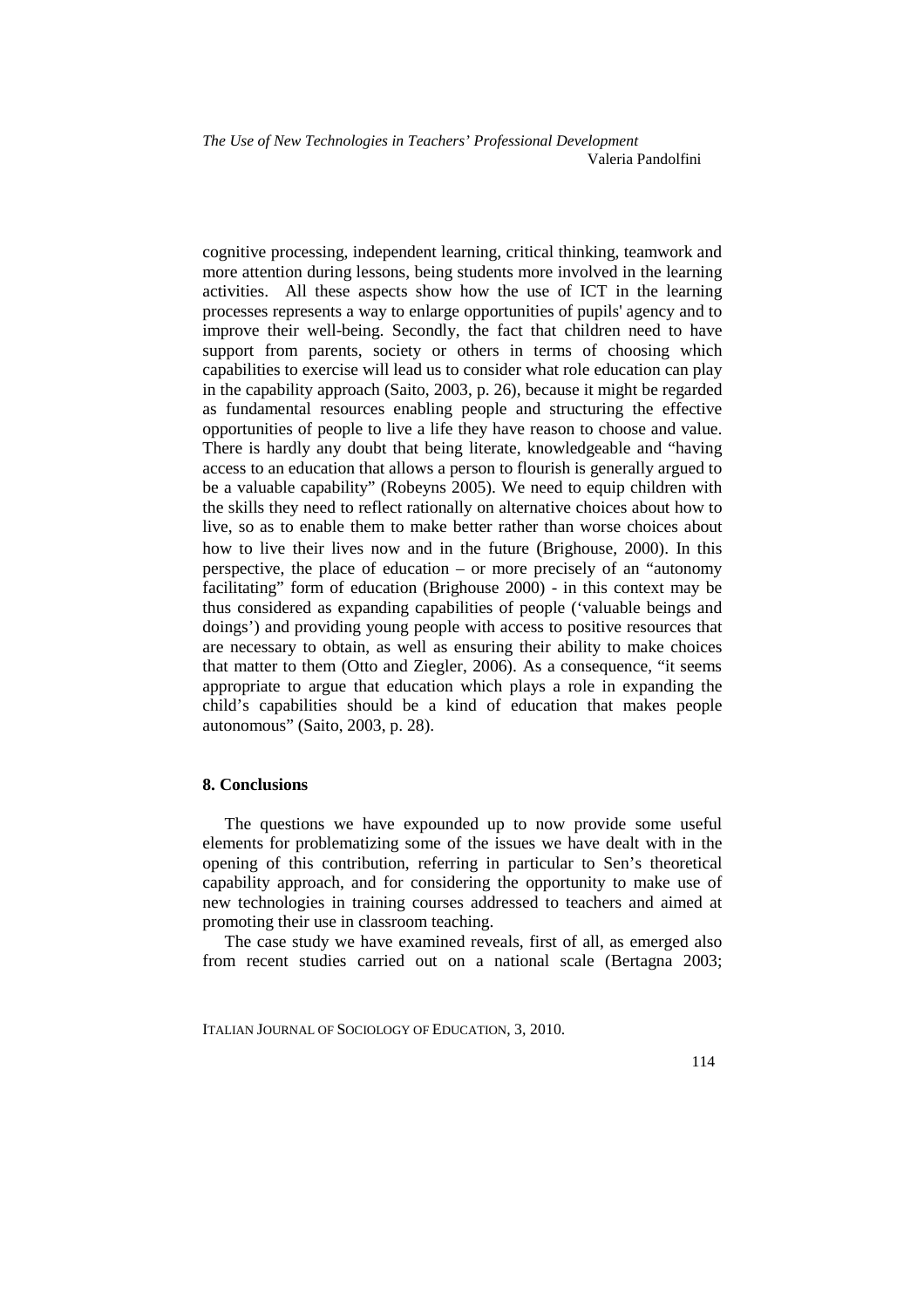Scanagatta, 2004), that teachers are aware of the need to effectively combine their knowledge with today's teaching and training practices, which have been completely renewed, compared to the past, by the massive use of ICTs. This is evidenced by the fact that all respondents acknowledged the introduction of new technologies not only as an essential element aimed at modernizing the school or as a new learning area, but also as an opportunity to improve teaching styles, capable to produce potential advantages from both a personal and a professional point of view. Teachers' training to the use of new technologies cannot be exclusively technical and specialized (though necessary, considering the scarce computer literacy levels characterizing the investigated sample). It should instead determine a "change in paradigm", that is to say, a different cultural approach, by conforming technology to the person, and not vice versa (Wills and Alexander, 2000; Rogers, 2000). In this sense, the added value of PuntoEdu consists in having proposed a training process that aims at integrating the use of technology with the teaching practice, rather than a training to technology which is an end in itself or is merely oriented to technological literacy (Ferri, 2008).

The philosophy underlying the project we have examined is based on the awareness that the introduction of new technologies in the school is neither sufficient in itself for changing teachers' orientations and practices, nor for improving the quality of teaching. Therefore, to make it happen, it is necessary to radically change the current teaching methods and integrate them with a mature use of ICTs (Fondazione Giovanni Agnelli, 2010). Teachers must achieve a culture in technology use enabling them to exploit the potentialities it provides. The proposal of a training course as PuntoEdu seems therefore to meet these requirements, by offering teachers an opportunity to "put themselves to the test" with technological instruments that should be extensively used in the classroom. In addition, the adopted innovative model, which alternates in-presence and distance training, highlights significant opportunities to personalize and contextualize the training process. The possibility to download, if there is the need, training materials in a digital format, as well as the usability of the platform at any time (day and night) and from any workspace (which allowed each trainee to choose the days and the time in which carry out the foreseen activities basing on personal needs), points out the flexibility of on-line training. Furthermore, this course encourages a "group dimension,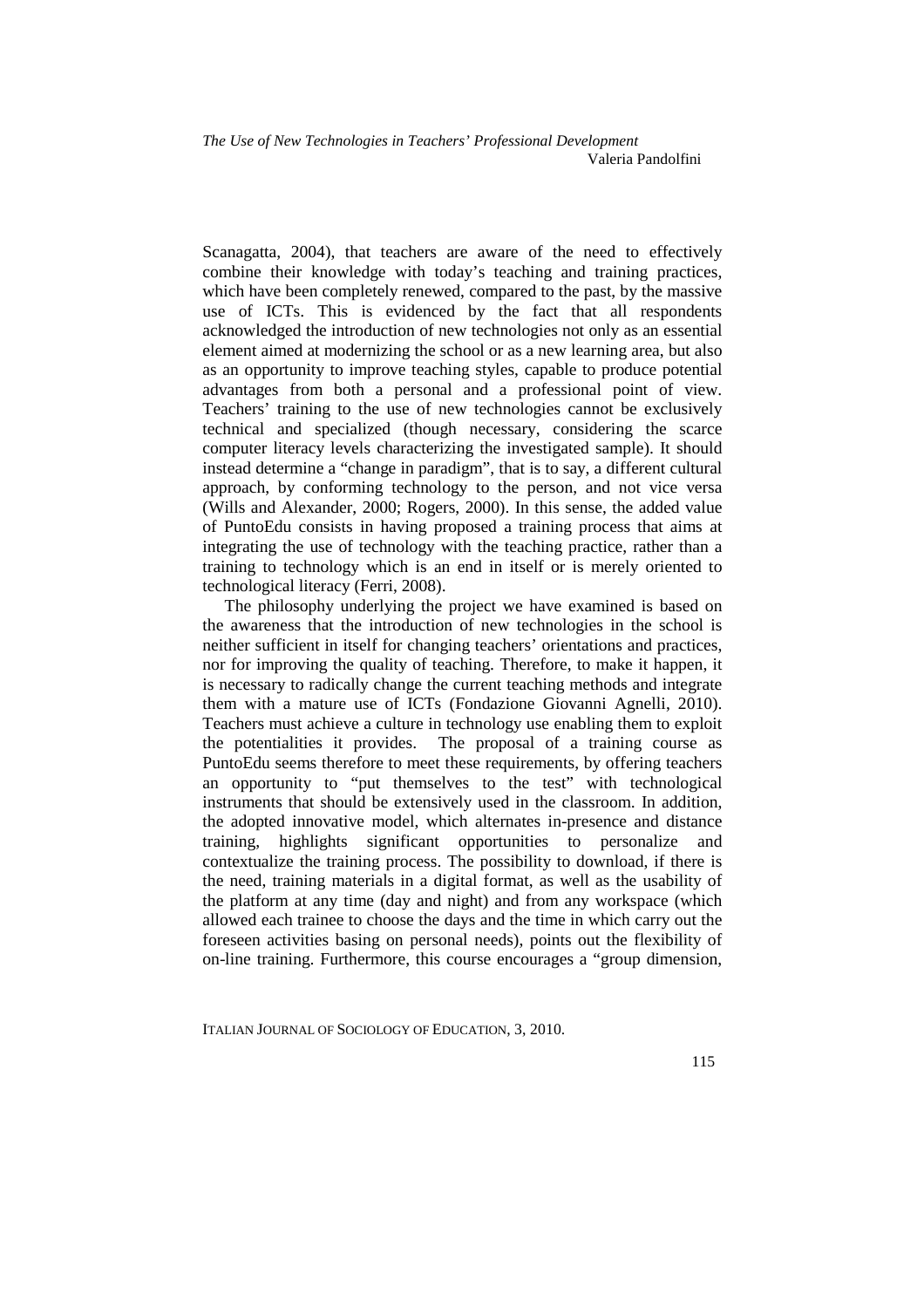intended as teachers' collective work" (Colombo, 2009, p. 25). The attempt to promote teachers' progressive appropriation of a shared stock of strategies, values and abilities through their participation in common educational practices is, in our opinion, one of the key elements of PuntoEdu.

Considering that teachers' training has become a key issue in educational policies as an instrument aimed at improving the quality of education, we can affirm that PuntoEdu has the potential to raise the level of the Italian educational system, as it provides a high-quality access to the Web fully complying with individual needs and freedom. However, the ability to accede an e-learning environment is not sufficient in itself to reveal which *functionings* users can achieve for improving the quality of learning. It is indeed necessary to consider that the relation existing between possessing a "good" (e.g. access to an e-learning environment) and the *functionings* to achieve certain beings and doings (e.g achieve quality learning) is influenced by three groups of conversion factors (Robyens, 2005): 1) personal conversion factors; 2) social conversion factors; 3) environmental conversion factors. The experience of PuntoEdu is exemplificative in this regard. First of all, it emerged that only the teachers who were more familiar with technological matters – usually young subjects, as both their achieved ICT knowledge level and their age are the factors characterizing this kind of teachers – could effectively benefit from this training course and optimize ICTs use in the learning process. Secondly, the influence of factors facilitating individual transformations from a social point of view, the so-called *social conversion factors,* could clearly emerge, notwithstanding the conditions in which teachers attended the training course. We refer in particular to the quality and quantity of ICT equipment available in schools, as well as the possibility or not to connect themselves to Internet at home. All these factors should be taken into due account in planning and designing a lifelong learning course, as each of them influences teachers' capabilities to ensure good *functioning*  characteristics.

Finally, we should study how the rise of a "society that builds capabilities" can be made possible, "a society in which the term 'capability' takes a meaning, which is very close to that recurring in Sen's work" (Catarsi, 2003, p. 25), thus stressing the strict relation existing between capability increase and economic development conditions. As a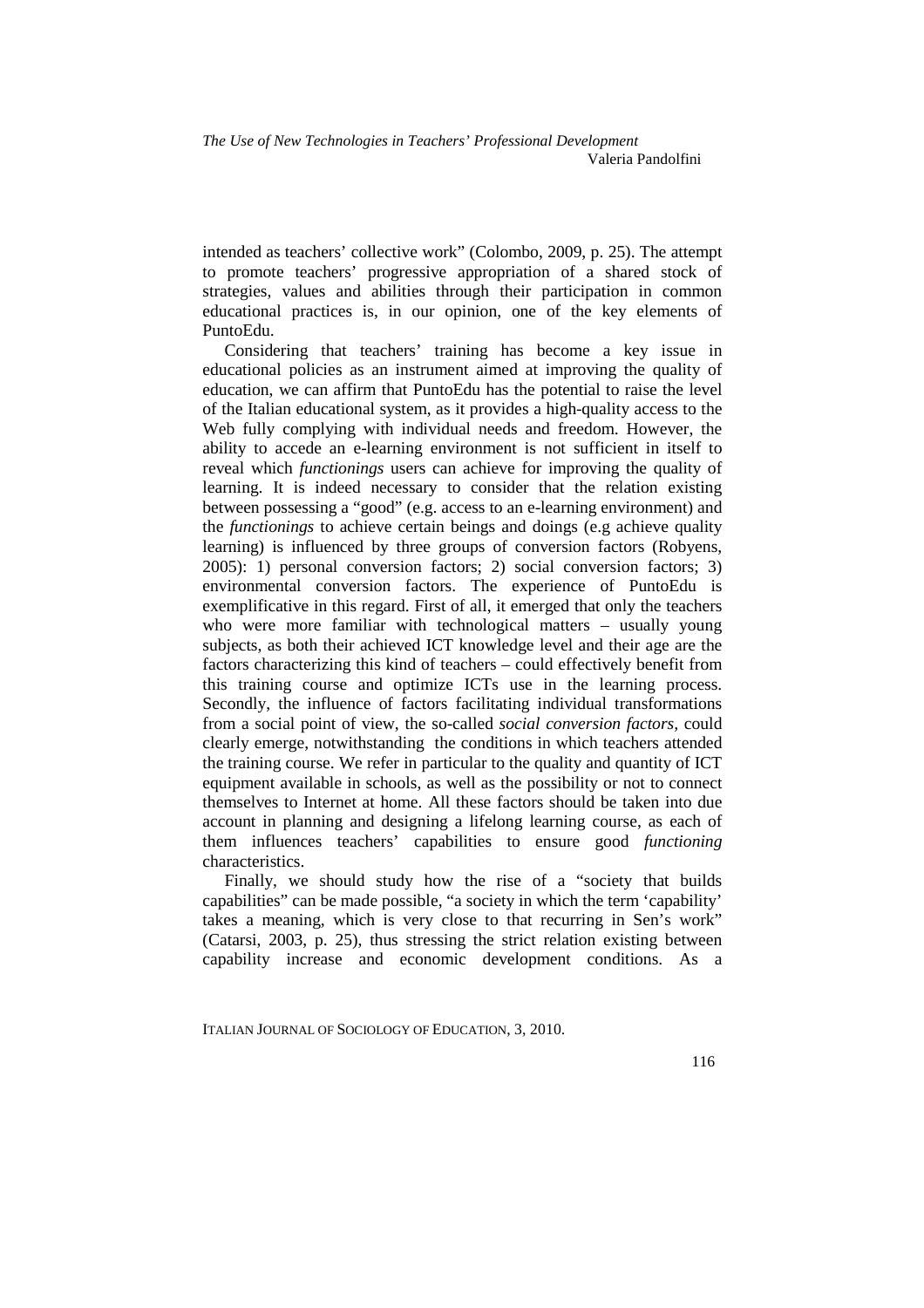consequence, people become aware of the value of the concept of freedom (Sen, 1993), since in assessing the presence or absence of progress, we should wonder "whether the freedoms human beings are enjoying are promoted", because "the achievement of development totally depends on human beings' free action" (Sen, 1999). The question we should then consider consists in determining to what extent teachers' professional development succeeds in promoting innovations in the Italian education system, and consequently, in increasing the productivity of an economic and social system. This assuming that the latter depends on the ability of its "creative class" (Florida, 2002) - the teaching staff belongs to - to innovate and create new knowledge. In this sense, PuntoEdu trainees, when the course usability conditions were met, had the opportunity to benefit from the innovations brought by the use of ICTs in the teaching practice, conceiving them (à la Schumpeter) (1942), as: "process" innovations (since they determine significant changes in the adopted teaching methods); "product" innovations (as they potentially turn into an improvement of the quality of living and working of this professional category, and of the service provided to students); finally, as "organizational" innovations (as they produce new organizational behaviours, for example, greater cooperation among colleagues). This ultimately brings us back to the notion of "creative destruction" (Schumpeter, 1942), according to which the dynamics of innovation are "destructive", as they tend to replace old typologies with new, and at the same time "creative" ones, because this process allows expanding production itself.

To conclude, bearing in mind the aforementioned improvements that should be brought, the experience of PuntoEdu shows the effectiveness of using new technologies in training courses addressed to teachers in order to achieve a double purpose. Ensuring teachers' necessary professional updating, and increasing in general the efficiency and effectiveness of educational services, which are more and more interested by change and innovation processes resulting from an ever-growing use of multi-media technologies, with a view to the potential progress of our country, from and economic and a social point of view.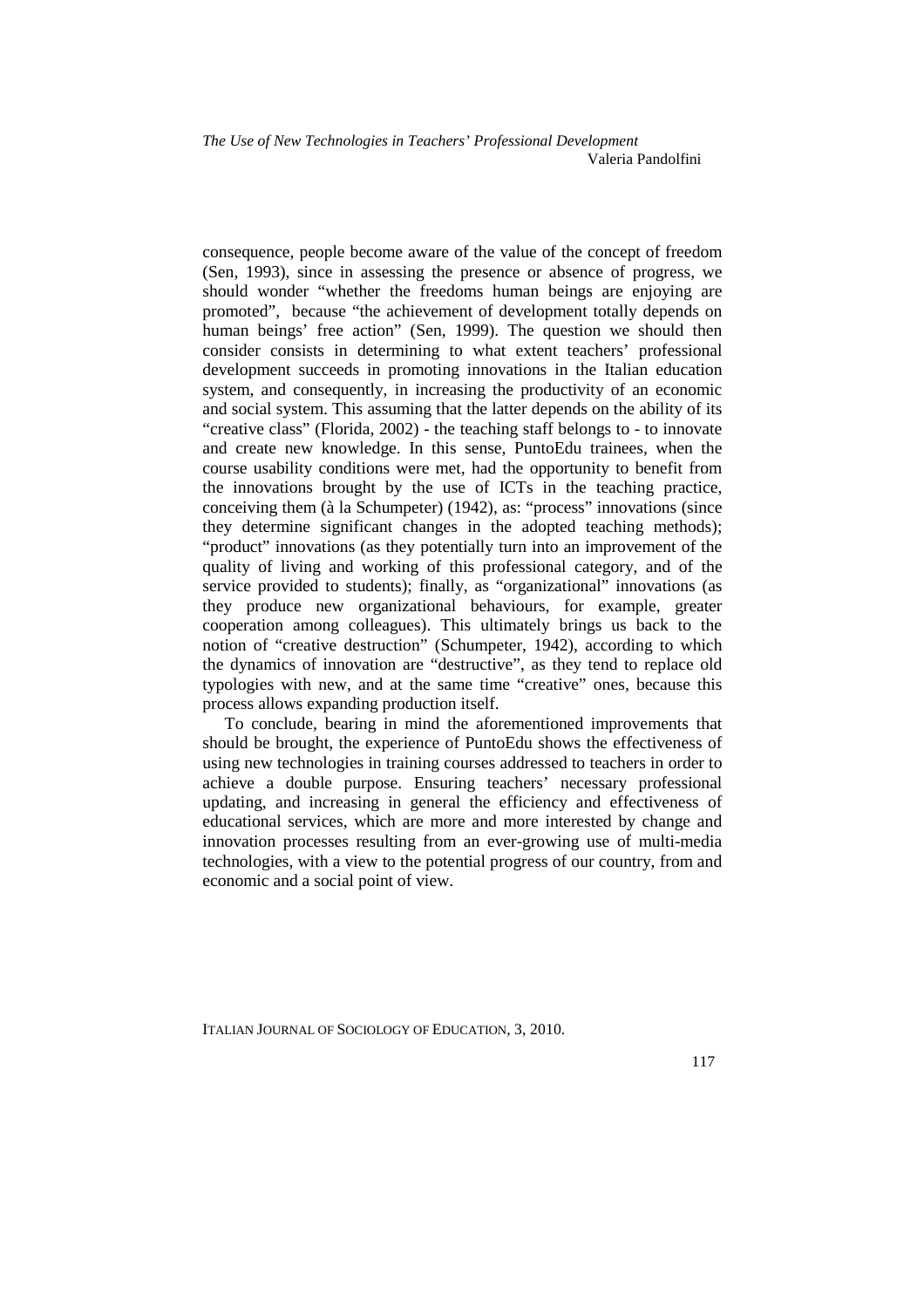*The Use of New Technologies in Teachers' Professional Development*

Valeria Pandolfini

### **References**

- Aldrich, C. (2005). *Learning by Doing: A Comprehensive Guide to Simulations, Computer Games and Pedagogy in e-Learning and Other Educational Experiences*. New York: John Wiley and Sons.
- Behrens, S. (1994). A conceptual analysis and historical overview of information literacy. *College & Research Libraries*, *55*(July), 309-322.
- Bereiter, C. (2002). *Education and Mind in the Knowledge Age.* Mahwah: Lawrence Erlbaum Associates.
- Berlin, I. (1969). *Four Essays on Liberty*. Oxford: Oxford University Press.
- Bertagna, G. (2003). Il nuovo quadro di riferimento. La formazione degli insegnanti nella scuola della riforma. *Annali della Pubblica Istruzione*, 1(2), 5-25.
- Brighouse, H. (2000). *School Choice and Social Justice*. Oxford: Oxford University Press

Bruce, C. (1997). *The seven faces of information literacy*. Adelaide: Auslib Press.

- Calvani, A. (2006). *Reti comunità conoscenza. Costruire e gestire dinamiche collaborative*. Trento: Erickson.
- Catarsi, C. (2003). *Competenza e capacità. Doppio movimento di socializzazione*. Milano: FrancoAngeli.
- Clark, D.A. (2005). 'Sen's Capability Approach and the Many Spaces of Human Well-Being. *Journal of Development Studies*, *41*(8), 1339-1368.
- Colombo, M. (Ed.) (2009). *E-learning e cambiamenti sociali. Dal competere al comprendere*. Napoli: Liguori.
- Council of the European Union, (2003). *Education and Training 2010. The success of the Lisbon Strategy hinges on urgent reforms.* COM (2003) 685 final, Brussels. Retrieved January 4, 2010, from http://ec.europa.eu/education/policies/2010/doc/jir\_council\_final.pdf

- Cuban, L. (2001). *Oversold and underused: Computers in the classroom*. Cambridge: Harvard University Press.
- Di Maggio, P., Hargittai, E., Neuman, W.R., Robinson, J.P. (2001). Social Implications of the Internet. *Annual Review of Sociology*, *27*, 307-336.
- European Commission (2003). *eLearning: Designing Tomorrow's Education*. SEC (2003) 905, Brussels. Retrieved April 10, 2010, from http://ec.europa.eu/education/archive/elearning/doc/mid\_term\_report\_en.pdf
- European Commission (2005). *Testing Conference on the Common European Principles for Teacher Competences and Qualifications 20th – 21st June 2005*. Brussels: European Commission.
- European Commission (2007). *Communication from the Commission to the Council and the European Parliament*. *Improving the Quality of Teacher Education*. COM (2007), 392 final, Brussels: European Commission.
- Ferri, P. (2008). *La scuola digitale. Come le nuove tecnologie cambiano la formazione*. Milano: Mondadori.
- Fischer, L. (2003). *Sociologia della scuola*. Bologna: Il Mulino.
- Florida, R. (2002). *The Rise of the Creative Class. And How It's Transforming Work, Leisure, and Everyday Life*. New York: Basic Books.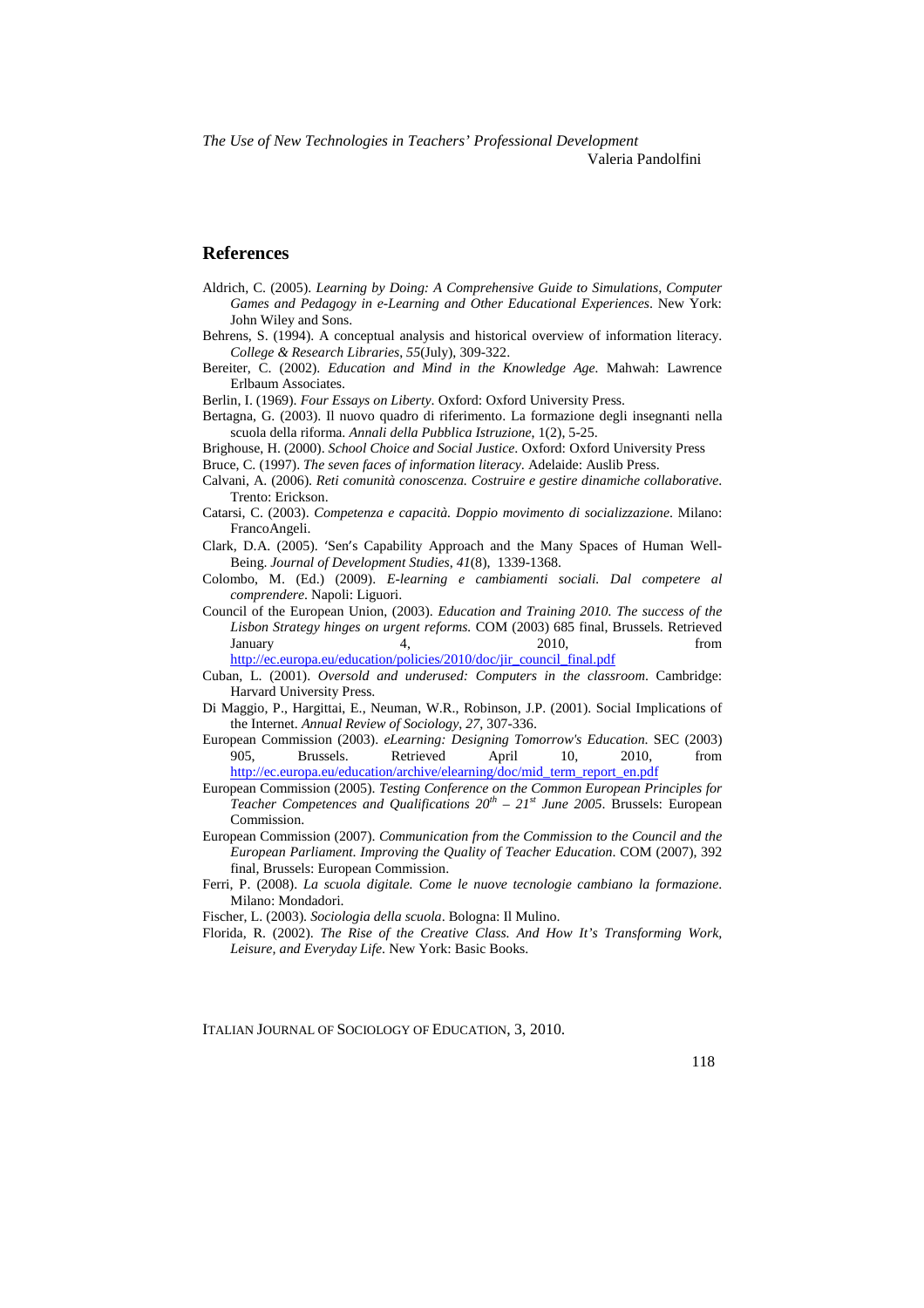*The Use of New Technologies in Teachers' Professional Development*

Valeria Pandolfini

- Fondazione Giovanni Agnelli (2009). *Rapporto sulla scuola in Italia 2010*. Roma-Bari: Laterza.
- Fondazione Giovanni Agnelli (2010). *Rapporto sulla scuola in Italia 2010*. Roma-Bari: Laterza.
- Freeman, C. (1987). *Technology Policy and Economic Performance*. London: Pinter.
- Galanouli, D., Murphy, C., Gardner, J. (2004). Teachers' perceptions of the effectiveness of ICT-competence training. *Computers and Education*, *43*(1-2), 63-79.
- Galusha, J.M. (1997). Barriers to learning in distance education. *Interpersonal Computing and Technology: An Electronic Journal for the 21st Century*, *5*(3-4), 6-14.
- Grion, V. (2008). *Insegnanti e formazione: realtà e prospettive*. Roma: Carocci.
- Grion, V., Varisco B. M. (2007). Online Collaboration for Building a Teacher Professional Identity. *PsychNology Journal*, *5*(3), 301-313.
- Kastis, N. (2007). Observing the e-Learning phenomenon: The case of school education. Analysing the transformative innovation of e-Learning. *eLearning Papers*, *4,* May.
- Kaye, A. (1992). *Collaborative Learning Through Computer Conferencing*. Berlin: Springer-Verlag.
- Korthagn, F., Loughran, J., Russell, T. (2006). Developing Fundamental Principles for Teacher Education Programs and Practices. *Teaching and Teacher Education*, *22*(8), 1020-1041.
- Kozma, R. (Ed.) (2003). *Technology, innovation, and educational change: A global perspective*. Eugene, OR: International Society for Educational Technology.
- Lambert, M., Vero, J. (2008). *Identifying French capability-friendly companies from a linked employer-employee survey on Continuing vocational training*. Paper presented at the Annual Conference Human Development and Capability Association, New Delhi, India, September 11.
- Lanzara, G.F., Ciborra, C. (1999). *I labirinti dell'innovazione*. Milano: Etas Libri.
- Lisimberti, C. (2006). *L'identità professionale come progetto. Una ricerca su insegnanti e formazione*. Milano: Vita e Pensiero.
- Margiotta, U. (2003). Lavoro cognitivo: strumenti e tecniche della formazione iniziale a distanza. La formazione degli insegnanti nella scuola della riforma. *Annali della Pubblica Istruzione*, *1*(2), 91-113.
- Midoro, V. (1999). Come cambiano gli insegnanti e la loro formazione. Uno scenario futuro della professione dell'insegnante. *T-D Rivista di Tecnologie Didattiche, 18*(3), 4-11.
- Midoro, V. (Ed.) (2005). *European Teachers towards the Knowledge Society*. Ortona: Menabò.
- Ocse (2007). *PISA 2006. Science Competencies for Tomorrow's World*. Paris: Ocse.
- Olimpo, G. (2004). Scuola e tecnologia: la formazione degli insegnanti. *Nuova civiltà delle macchine*, *XXII*, 86-99.
- Otto H.U., Ziegler, H. (2006). Capabilities and Education. *Social Work and Society*, *4*(2), pp. 269-287.
- Parmigiani, D. (2005). Tecnologie di gruppo. Gestire le dinamiche relazionali veicolate dalle tecnologie ai fini dell'apprendimento. *Form@re*, *35*, May/June. Retrieved January 8, 2010 from http://www.formare.erickson.it/archivio/maggio\_05/3\_PARMIGIANI.html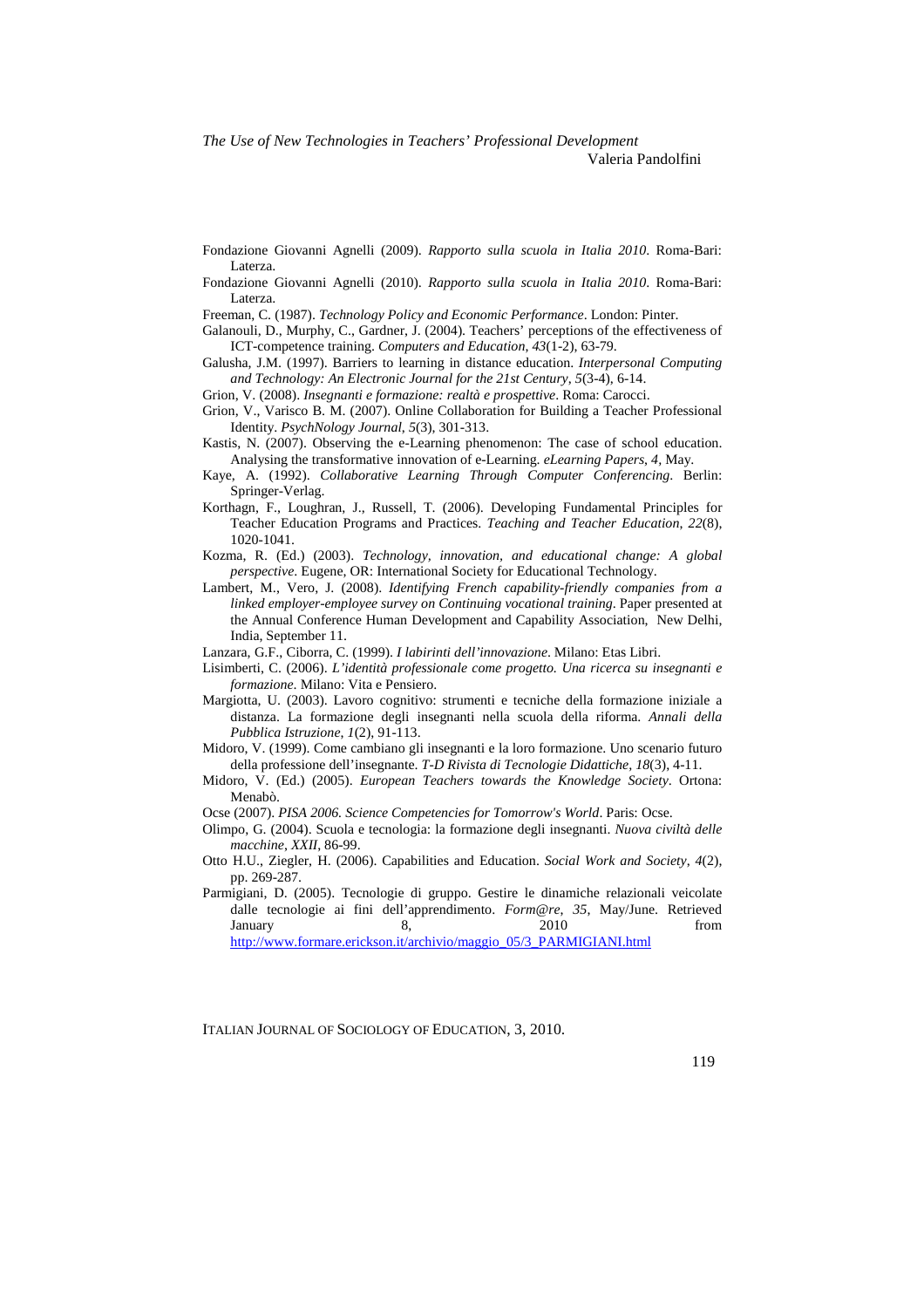Valeria Pandolfini

- Pedersen, S., Malmberg, P., Christensen, A. J., Pedersen, M., Nipper, S., & Graem, C. D. (Eds.) (2006*). E-learning Nordic 2006. Impact of ICT on education*. Copenhagen: Ramboll Management.
- Penrose, E. (1959). *The Theory of the Growth of the firm*. New York: Wiley.
- Poli, S. (2008). *La sindrome di Gondrano. Senso e significati del lavoro nella società postmoderna*. Milano: FrancoAngeli.
- Robyens, I. (2005). The Capability approach: a theoretical survey. *Journal of Human development, 6*(1), 93-117.
- Rogers, P. (2000). Barriers to adopting emerging technologies in education. *Journal of Educational Computing Research*, *22*(4), 455-472.
- Romer, P. (1994). New goods, old theory, and the welfare costs of trade restrictions. *Journal of Development Economics*, *43*(1), 5-38.
- Saito, M. (2003). Amartya Sen's Capability approach to Education: A critical exploration. *Journal of Philosophy of Education*, *37*(1), 17-33.
- Salais, R. (2002). Work and Welfare. Towards a Capability-based approach. In J. Zeitlin & D. Trubek (Eds.), *Governing Work and Welfare in a New Economy. European and American Experiments* (pp. 317-344). Oxford: Oxford University Press.
- Salais, R., Villeneuve, R. (2005). *Europe and the Politics of Capabilities*. Cambridge: Cambridge University Press.
- Scanagatta, S. (Ed.) (2004). *Formazione insegnante. Fabbisogni formativi e sviluppo professionale degli insegnanti nel contesto della Riforma del sistema scolastico italiano.* Padova: Cooperativa Libraria Editrice, Università di Padova.
- Schumpeter, J. (1942). *Capitalism Socialism and Democracy*. New York: Harper & Brothers.
- Sen, A. (1984). *Goods and People in Resources, Values and Development*. Oxford: Blackwell.
- Sen, A. (1985a). *Commodities and Capabilities*. Amsterdam: North Holland.
- Sen, A. (1985b). Well-Being, Agency and Freedom. The Dewey Lectures 1984. *The Journal of Philosophy*, *LXXXII*(4), 169-221.
- Sen, A. (1992). *Inequality re-examined.* Cambridge: Harvard University Press.
- Sen, A. (1993). Capability and Well-Being. In M. Nussbaum & A. Sen (Eds.), *The Quality of Life* (pp. 30-66). Oxford: Clarendon Press.
- Sen, A. (1999). *Development as Freedom*. New York: Anchor Books.
- Sias, G. (2002). *Società dell'informazione e conoscenza. Un futuro ineguale?*. Milano: FrancoAngeli.
- Sim, C. (2006). Preparing for Professional Experiences Incorporating Pre-service Teachers as Communities of Practice. *Teaching and Teacher Education*, *22*(1), 77-83.
- Smith, K. (2003, July 29). *New Methods and Perspectives on Teacher Evaluation Who Evaluates What and for What Purposes?*. Paper presented at the 11<sup>th</sup> Biennial Conference ISATT (International Study Association on Teachers and Teaching), Leiden, NL.
- Supiot, A. (Ed.) (2001). *Beyond Employment. Transformation of Work and the Future of Labour Law in Europe*. Oxford: Oxford University Press.
- Thurow, L. (2002). *Building wealth: new rules for individuals, companies and countries in a knowledge-based economy*. New York: Harper Business.